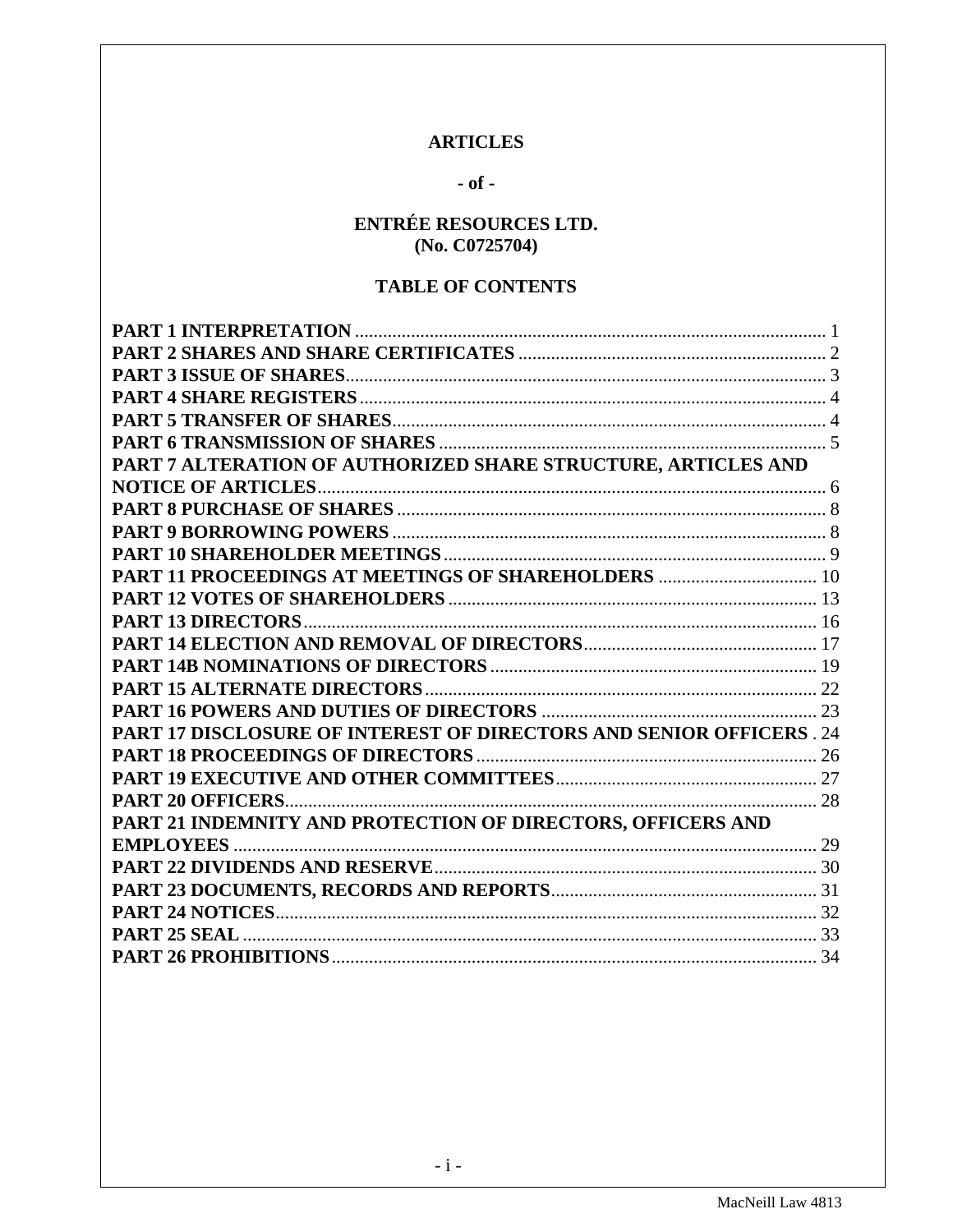#### **BUSINESS CORPORATIONS ACT**

#### **ARTICLES**

## **ENTRÉE RESOURCES LTD. (No. C0725704)**

#### **PART 1 INTERPRETATION**

<span id="page-1-0"></span>

| 1.1 | In these Articles, unless the context otherwise requires: |
|-----|-----------------------------------------------------------|
|-----|-----------------------------------------------------------|

- (a) "Business Corporations Act" means the *Business Corporations Act* (British Columbia) or any re-enactment, replacement or amendment of such Act in force from time to time, and includes all regulations and amendments thereto made pursuant to that Act;
- (b) "Company" means Entrée Resources Ltd.;
- (c) "Directors", "Board of Directors" or "Board" means the Directors or, if the Company has only one Director, the Director of the Company for the time being;
- (d) "legal personal representative" means the personal or other legal representative of the shareholder;
- (e) "month" means calendar month;
- (f) "registered address" of a Director means the address of the Director recorded in the register of directors of the Company;
- (g) "registered address" of a shareholder means the address of the shareholder recorded in the central securities register of the Company;
- (h) "registered owner" or "registered holder" or "holder" when used with respect to a share of the Company means the person registered in the central securities register of the Company in respect of such share;
- (i) "regulations" means the regulations from time to time in force and made pursuant to the Business Corporations Act; and
- (j) "seal" means the common seal of the Company, if any.

1.2 Expressions referring to writing shall be construed as including printing, lithography, typewriting, photography, photocopying, facsimile transmission, electronic media and all other modes of representing or reproducing words in a visible form.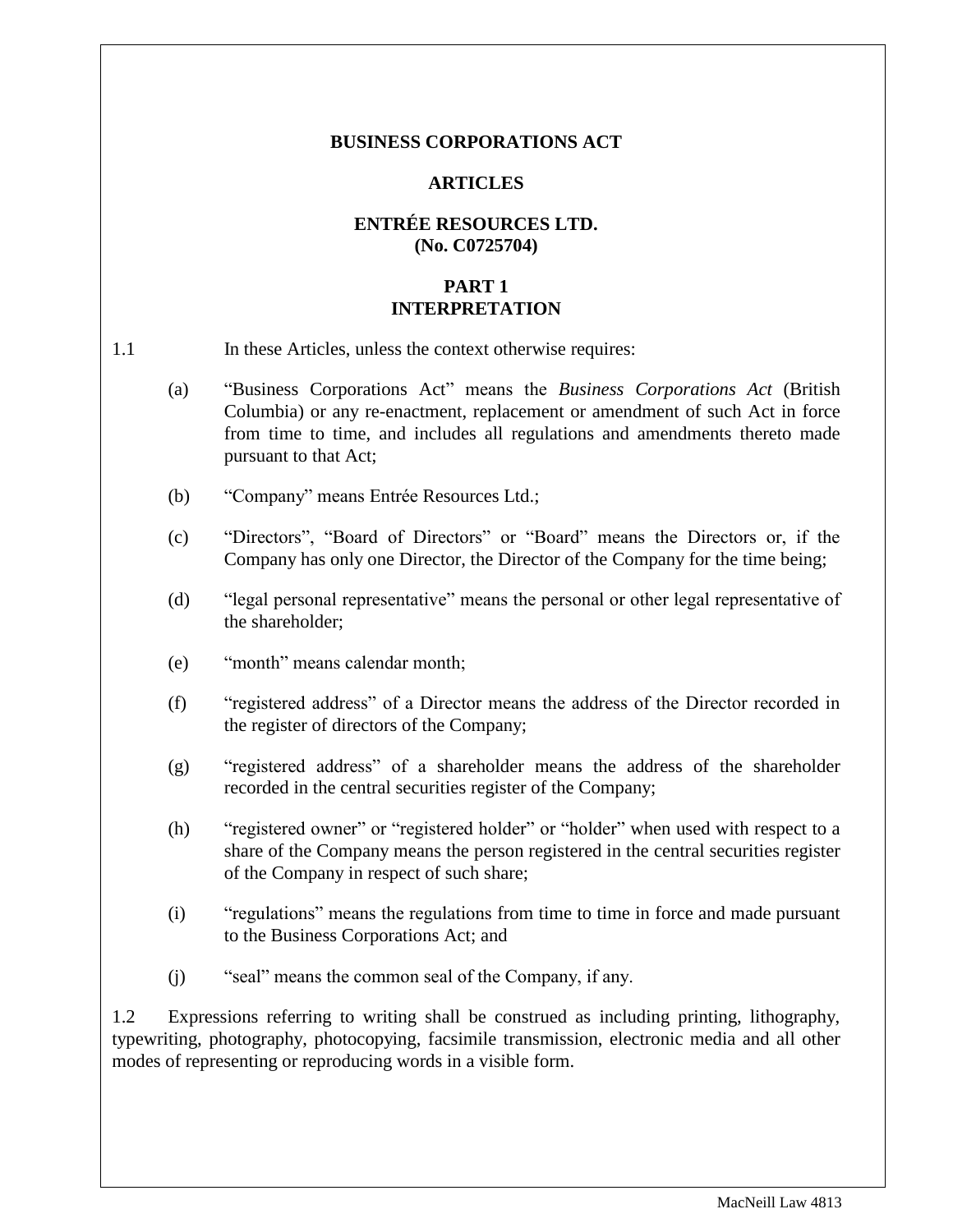1.3 Words importing the singular include the plural and *vice versa* and words importing a male person include a female person and a corporation.

1.4 The definitions in the Business Corporations Act and the definitions and rules of construction in the *Interpretation Act* (British Columbia) shall, with the necessary changes, so far as applicable, and unless the context requires otherwise, apply to these Articles. If there is a conflict between a definition in the Business Corporations Act and a definition or rule in the *Interpretation Act* (British Columbia), the definition in the Business Corporations Act shall prevail.

1.5 The provisions contained in Table 1 to the Business Corporations Regulation shall not apply to the Company.

## **PART 2 SHARES AND SHARE CERTIFICATES**

<span id="page-2-0"></span>2.1 The authorized share structure of the Company shall consist of shares of a class or classes, which may be divided into one or more series, as described in the Notice of Articles of the Company. Each class of issued shares shall be evidenced by a distinct form of certificate. Every share certificate issued by the Company shall be in such form as the Directors may approve from time to time and shall comply with, and be signed as required by, the Business Corporations Act.

2.2 Every shareholder is entitled, without charge, to (a) one certificate representing the share or shares of each class held by him; or (b) a non-transferable written acknowledgement of the shareholder's right to obtain such a certificate, provided that in respect of a share or shares held jointly by several shareholders, the Company shall not be bound to issue more than one certificate, and delivery of a certificate for a share to one of several joint registered holders or to his duly authorized agent shall be sufficient delivery to all. The Company shall not be bound to issue certificates representing redeemable shares if such shares are to be redeemed within one month of the date on which they were allotted.

2.3 Any share certificate or non-transferable written acknowledgment of a shareholder's right to obtain a share certificate may be sent to the shareholder by mail at the shareholder's registered address and neither the Company nor any transfer agent shall be liable for any loss occasioned to the shareholder resulting from the loss or theft of any such share certificate or acknowledgement so sent.

2.4 If a share certificate or a non-transferable written acknowledgment of the shareholder's right to obtain a share certificate:

(a) is worn out or defaced, the Directors may, upon production to the Company of the certificate or the acknowledgment and upon such other terms, if any, as they may think fit, order the certificate or acknowledgment to be cancelled and issue a new certificate or acknowledgment in lieu thereof; or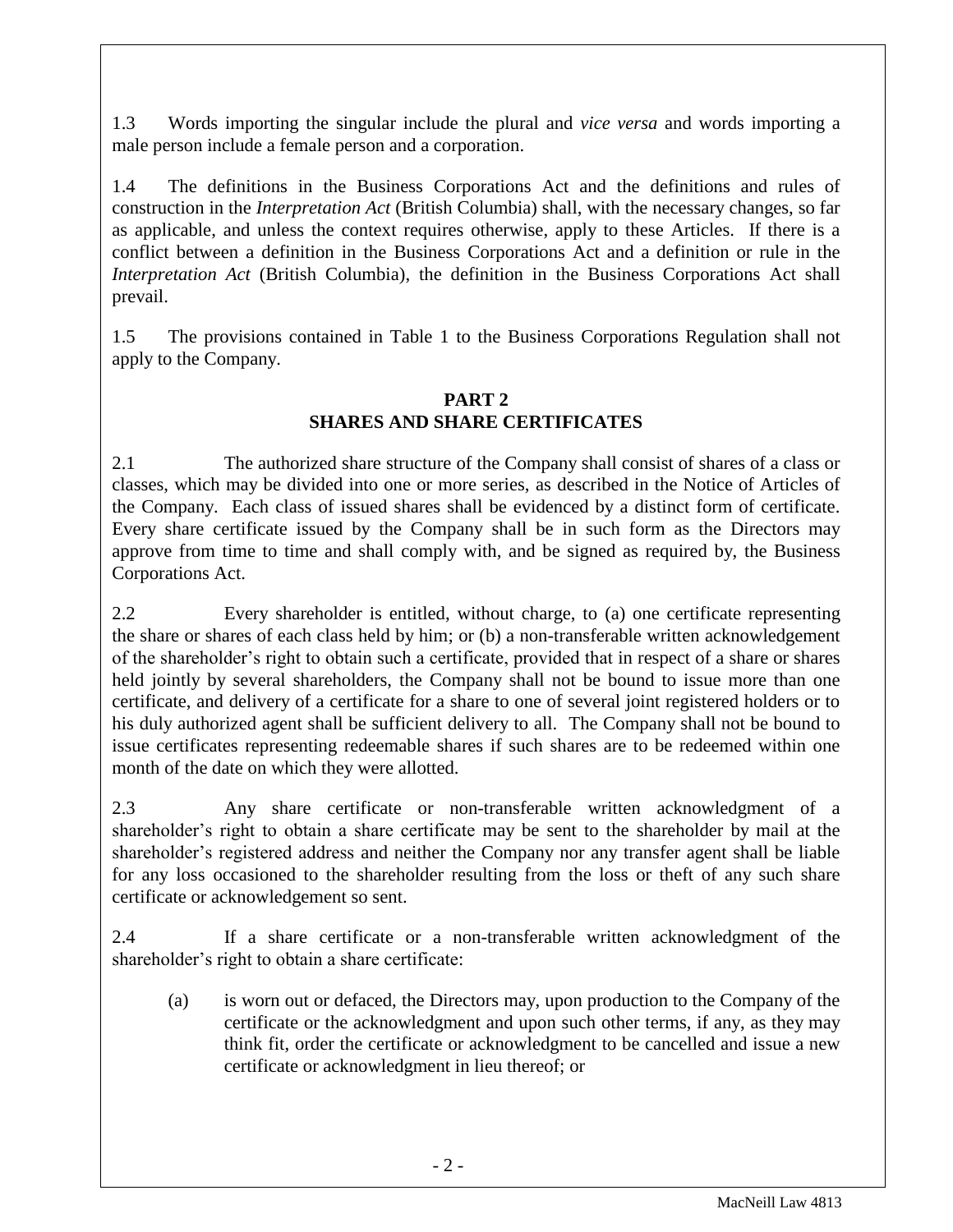(b) is lost, stolen or destroyed, the Directors may, upon proof thereof to their satisfaction and upon such indemnity, if any, being given as they consider adequate, issue a new share certificate or acknowledgment in lieu thereof to the person entitled to such lost, stolen or destroyed certificate or acknowledgment.

2.5 If a share certificate represents more than one share and the registered owner thereof surrenders it to the Company with a written request that the Company issue in his name two or more certificates each representing a specified number of shares and in the aggregate representing the same number of shares as the certificate so surrendered, the Directors shall cancel the certificate so surrendered and issue in lieu thereof certificates in accordance with such request.

2.6 If a shareholder owns shares of a class or series represented by more than one share certificate and surrenders the certificates to the Company with a written request that the Company issue in his name one certificate representing in the aggregate the same number of shares as the certificates so surrendered, the Directors shall cancel the certificates so surrendered and issue in lieu thereof a certificate in accordance with such request.

2.7 The Directors may from time to time determine the amount of a charge, not exceeding an amount prescribed by the Business Corporations Act or the regulations, to be imposed for each certificate issued pursuant to Articles 2.4, 2.5 and 2.6.

2.8 Except as required by law, statute or these Articles, no person shall be recognized by the Company as holding any share upon any trust, and the Company shall not be bound by or compelled in any way to recognize (even when having notice thereof) any equitable, contingent, future or partial interest in any share or in any fractional part of a share or (except as provided by law, statute or these Articles or as ordered by a court of competent jurisdiction) any other rights in respect of any share except an absolute right to the entirety thereof in its registered holder.

## **PART 3 ISSUE OF SHARES**

<span id="page-3-0"></span>3.1 Subject to the Business Corporations Act and the rights of the holders of issued shares of the Company, the shares of the Company shall be under the control of the Directors, who may issue, allot, sell or otherwise dispose of the unissued shares, and issued shares held by the Company, at the times, to the persons, including Directors, in the manner, on the terms and conditions and for the issue prices (including any premium at which shares with par value may be issued) that the Directors may determine. The issue price for a share with par value must be equal to or greater than the par value of the share.

3.2 The Company may at any time, pay a reasonable commission or allow a reasonable discount to any person in consideration of his subscribing or agreeing to subscribe, whether absolutely or conditionally, for shares of the Company, or procuring or agreeing to procure subscriptions, whether absolutely or conditionally, for any such shares. The Directors shall determine, in their sole discretion, what is reasonable in the circumstances.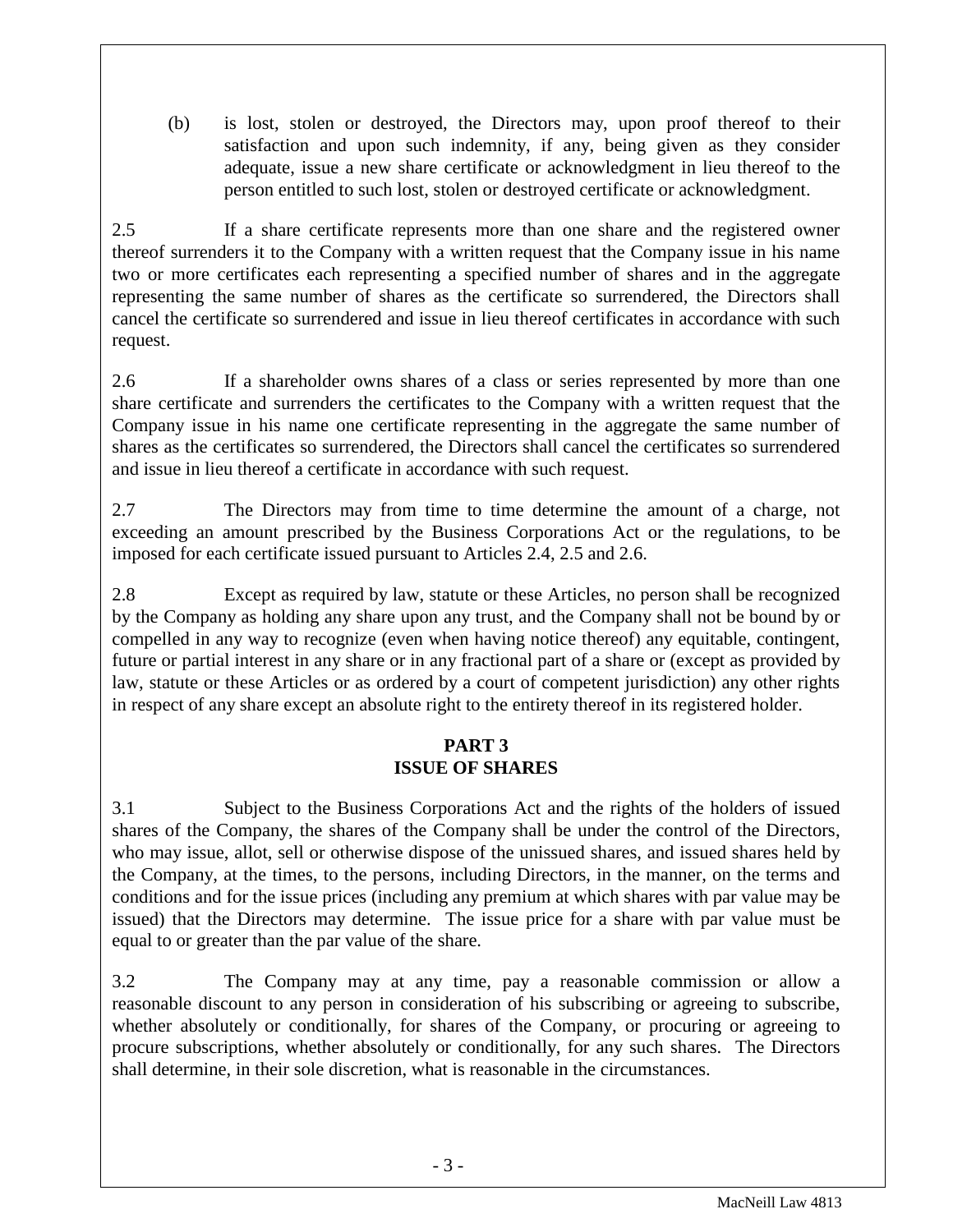3.3 The Company may pay such brokerage fee or other consideration as may be lawful for or in connection with the sale or placement of its securities.

3.4 Except as provided for by the Business Corporations Act, no share may be issued until it is fully paid and the Company shall have received the full consideration therefor in cash, property or past services actually performed for the Company. A document evidencing indebtedness of the allottee is not property for the purpose of this Article 3.4. The value of property or services for the purpose of this Article 3.4 shall be the value determined by the Directors by resolution to be, in all the circumstances of the transaction, no greater than the fair market value thereof. The full consideration received for a share issued by way of dividend shall be the amount determined by the Directors to be the amount of the dividend.

3.5 Subject to the Business Corporations Act, the Company may issue share purchase warrants, options and rights upon such terms and conditions as the Directors determine, which share purchase warrants, options and rights may be issued alone or in conjunction with debentures, debenture stock, bonds, shares or any other securities issued or created by the Company from time to time.

### **PART 4 SHARE REGISTERS**

<span id="page-4-0"></span>4.1 The Company shall maintain at its records office or at another location in British Columbia designated by the Directors a central securities register as required by the Business Corporations Act. The Company may maintain branch securities registers at any locations inside or outside British Columbia designated by the Directors. The Directors may appoint one or more trust companies or other persons authorized by the Business Corporations Act (as the case may be, a "trust company") to maintain the aforesaid central securities register and branch securities registers. The Directors may also appoint one or more trust companies, including the trust company which keeps the central securities register, as transfer agent for its shares or any class or series thereof, as the case may be, and the same or another trust company or companies as registrar for its shares or any class or series thereof, as the case may be. The Directors may terminate the appointment of any such trust company at any time and may appoint another trust company in its place.

4.2 The Company shall not at any time close its central securities register.

### **PART 5 TRANSFER OF SHARES**

- <span id="page-4-1"></span>5.1 A transfer of a share of the Company must not be registered unless:
	- (a) a duly signed instrument of transfer in respect of the share has been received by the Company;
	- (b) if a share certificate has been issued by the Company in respect of the share to be transferred, that share certificate has been surrendered to the Company; and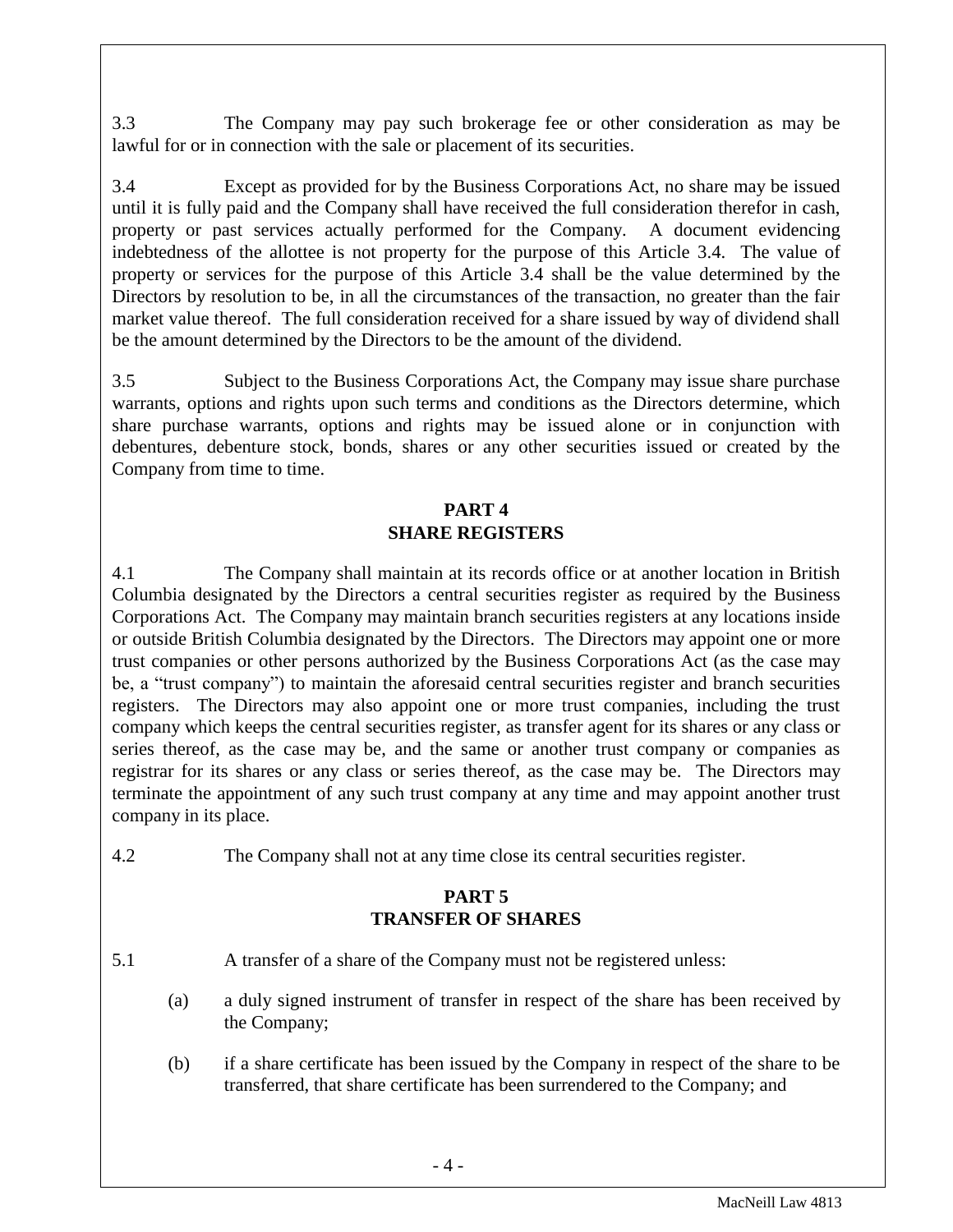(c) if a non-transferable written acknowledgement of the shareholder's right to obtain a share certificate has been issued by the Company in respect of the share to be transferred, that acknowledgement has been surrendered to the Company.

5.2 The instrument of transfer shall be in the form, if any, on the back of the Company's share certificates or in such other form as the Directors may from time to time approve. If the Directors so require, each instrument of transfer shall be in respect of only one class of shares. Except to the extent that the Business Corporations Act may otherwise provide, the transferor shall be deemed to remain the holder of the share until the name of the transferee is entered in the central securities register or a branch securities register in respect thereof.

5.3 The signature of the registered owner of any shares, or of his duly authorized attorney, upon an authorized instrument of transfer shall constitute a complete and sufficient authority to the Company, its Directors, officers and agents to register in the name of the transferee as named in the instrument of transfer the number of shares specified therein or, if no number is specified, all the shares of the registered owner represented by the share certificates or set out in the written acknowledgments deposited with the instrument of transfer. If no transferee is named in the instrument of transfer, the instrument of transfer shall constitute a complete and sufficient authority to the Company, its Directors, officers and agents to register, in the name of the person on whose behalf the instrument is deposited with the Company for the purpose of having the transfer registered, the number of shares specified in the instrument of transfer or, if no number is specified, all the shares represented by all share certificates or set out in all written acknowledgments deposited with the instrument of transfer.

5.4 The Company and its Directors, officers and agents shall not be bound to enquire into nor as to the title of the person named in the form of transfer as transferee or, if no person is named therein as transferee, of the person on whose behalf the instrument is deposited for the purpose of having the transfer registered, or be liable for any claim related to registering the transfer by the shareholder or by any intermediate owner or holder of the shares, or any interest in the shares, or any share certificate representing such shares or of any written acknowledgement of a right to obtain a share certificate for such shares.

5.5 There shall be paid to the Company in respect of the registration of any transfer such sum, if any, as the Directors may from time to time determine.

## **PART 6 TRANSMISSION OF SHARES**

<span id="page-5-0"></span>6.1 In the case of the death of a shareholder, the survivor or survivors where the deceased was a joint registered holder of shares, and the legal personal representative of the deceased shareholder where he was the sole holder, shall be the only persons recognized by the Company as having any title to his interest in the shares. Before recognizing any legal personal representative the Directors may require him to produce a Court certified copy of a grant of probate or letters of administration, or grant of representation, will, order or other instrument or other evidence of the death under which title to the shares is claimed to vest, and produce such documents and do such things as the Business Corporations Act requires.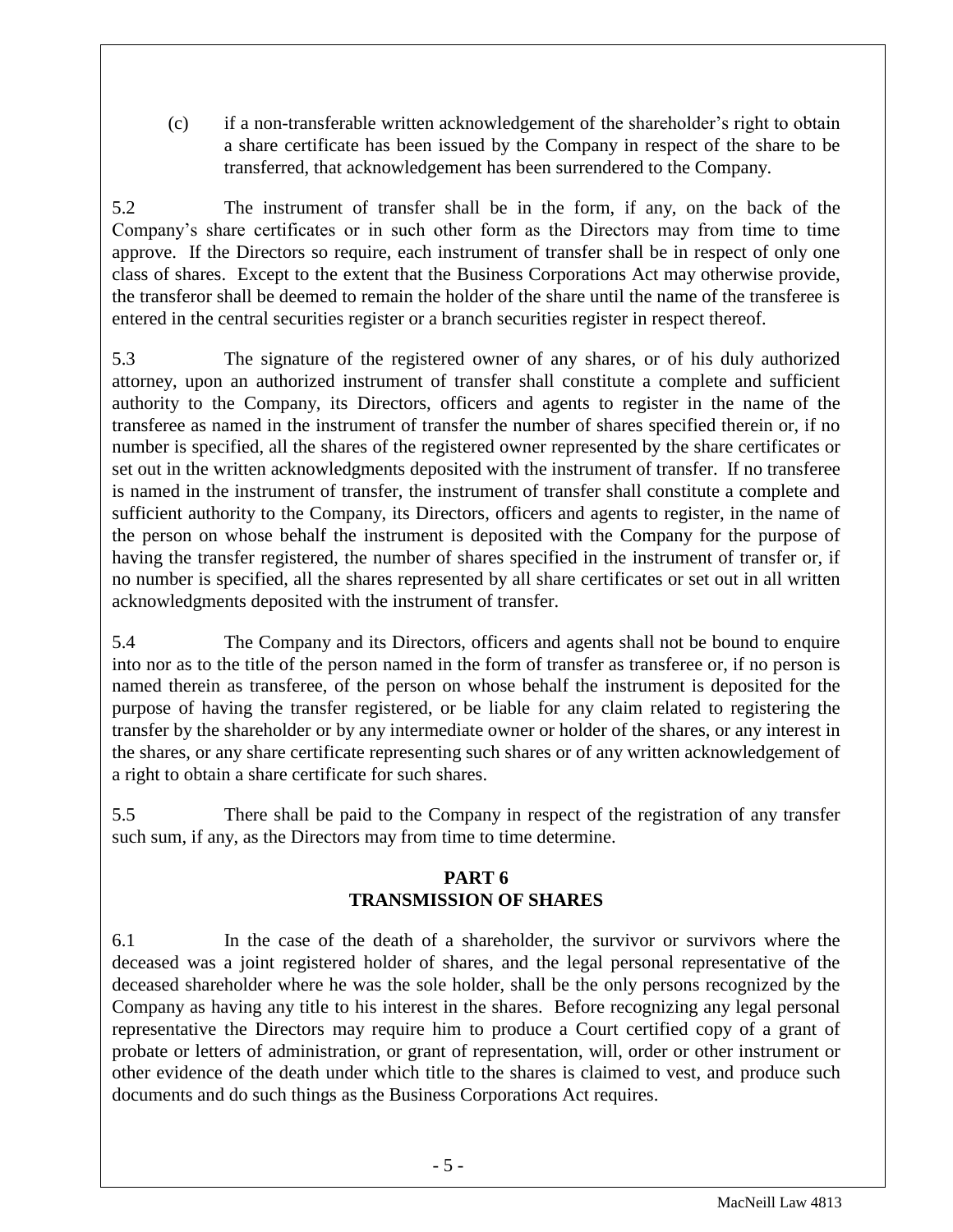6.2 Upon the death or bankruptcy of a shareholder, his personal representative or trustee in bankruptcy, as the case may be, although not a shareholder, shall have the same rights, privileges and obligations that attach to the shares formerly held by the deceased or bankrupt shareholder if the documents and steps required in that regard by the Business Corporations Act shall have been deposited with the Company.

6.3 Any person becoming entitled to a share in consequence of the death or bankruptcy of a shareholder shall, upon such documents and evidence being produced to the Company as the Business Corporations Act requires, or who becomes entitled to a share as a result of an order of a Court of competent jurisdiction or a statute, have the right either to be registered as a shareholder in his representative capacity in respect of such share or, if he is a personal representative or trustee in bankruptcy, instead of being registered himself, to make such transfer of the share as the deceased or bankrupt person could have made. Notwithstanding the foregoing, the Directors shall, as regards a transfer by a personal representative or trustee in bankruptcy, have the same right, if any, to decline or suspend registration of a transferee as they would have in the case of a transfer of a share by the deceased or bankrupt person before the death or bankruptcy.

### **PART 7**

## <span id="page-6-0"></span>**ALTERATION OF AUTHORIZED SHARE STRUCTURE, ARTICLES AND NOTICE OF ARTICLES**

7.1 Subject to Article 7.6 and the provisions of the Business Corporations Act, the Directors may by resolution change the authorized share structure of the Company by:

- (a) creating one or more classes or series of shares;
- (b) increasing, reducing or eliminating the maximum number of shares that the Company is authorized to issue out of any class or series of shares;
- (c) establishing a maximum number of shares that the Company is authorized to issue out of any class or series of shares for which no maximum is established;
- (d) subdividing all or any of the unissued, or fully paid issued, shares of the Company with par value into shares of smaller par value;
- (e) subdividing all or any of the unissued, or fully paid issued, shares of the Company without par value;
- (f) consolidating all or any of the unissued, or fully paid issued, shares of the Company with par value into shares of larger par value;
- (g) consolidating all or any of the unissued, or fully paid issued, shares of the Company without par value;
- (h) if the Company is authorized to issue shares of a class of shares with par value: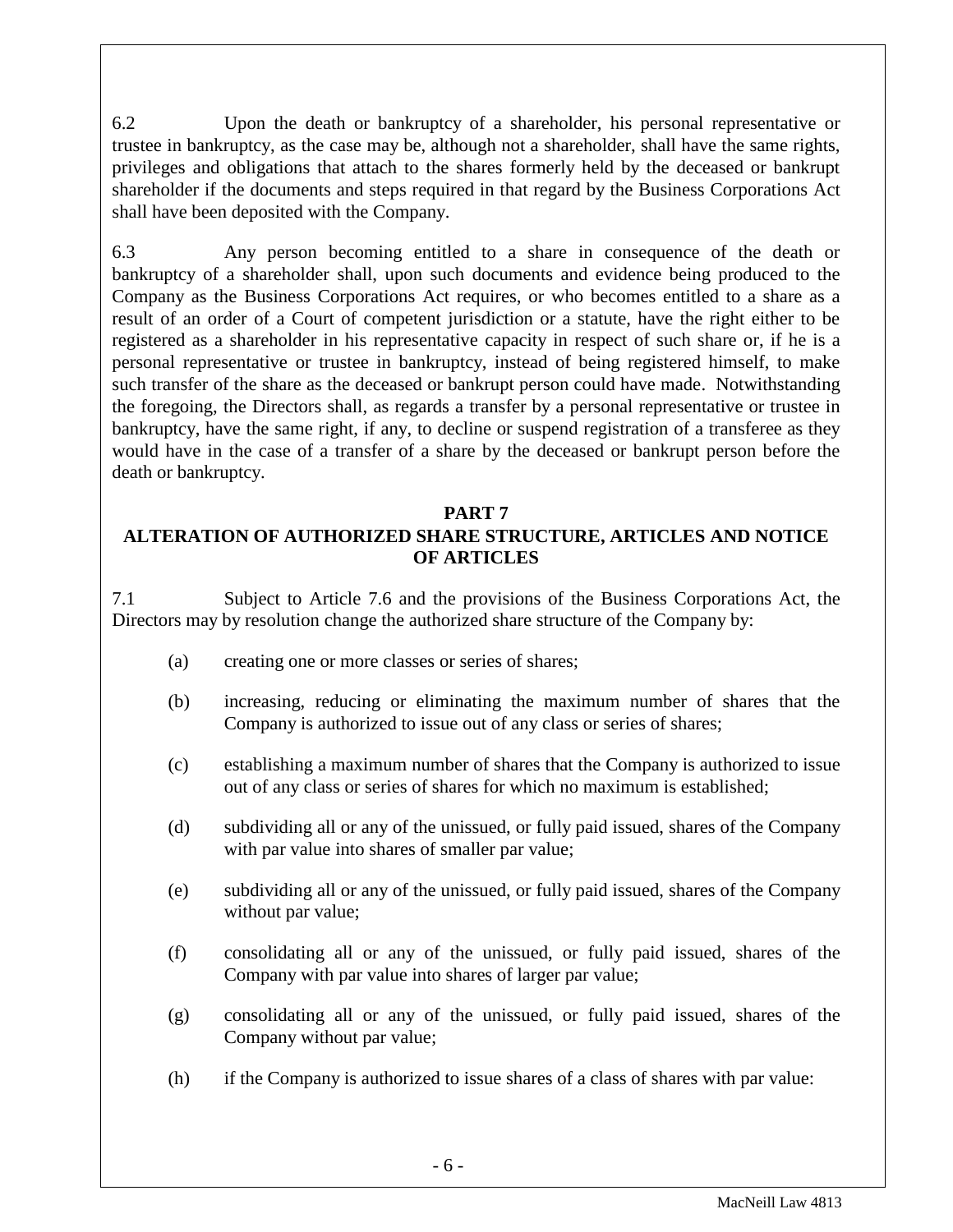- (i) decrease the par value of those shares; or
- (ii) increase the par value of those shares if none of the shares of that class of shares are allotted or issued;
- (i) eliminate any class or series of shares of the Company if none of the shares of that class or series of shares are allotted or issued;
- (j) change all or any of the unissued, or fully paid issued, shares of the Company with par value into shares without par value;
- (k) change all or any of the unissued shares without par value into shares of the Company with par value;
- (l) alter the identifying name of any of the shares of the Company; and
- (m) otherwise alter the authorized share structure of the Company when required or permitted to do so by the Business Corporations Act.

7.2 The Directors may, by resolution, authorize and cause the Company to alter its Notice of Articles to reflect any change in the authorized share structure of the Company pursuant to Article 7.1 or otherwise.

7.3 The Company may, by ordinary resolution:

- (a) create special rights or restrictions for, and attach those special rights or restrictions to, the shares of any class or series of shares, whether or not any or all of those shares have been issued; or
- (b) vary or delete any special rights or restrictions attached to the shares of any class or series of shares, whether or not any or all of those shares have been issued.

7.4 The Company may, by ordinary resolution, alter these Articles to reflect any such creation and attachment, variation or deletion of special rights or restrictions pursuant to Article 7.3.

7.5 Notwithstanding anything else contained in this Part 7, no right or special right attached to issued shares may be prejudiced or interfered with unless the shareholders holding shares of the class or series of shares to which the right or special right is attached consent by a separate special resolution of those shareholders.

7.6 Notwithstanding Article 7.1, if any change in the authorized share structure of the Company would result in a right or special right attached to issued shares being prejudiced or interfered with, special rights or restrictions being created and attached to a class or series of shares or special rights and restrictions being varied or deleted from a class or series of shares, the change must be authorized as provided for in Articles 7.4 and 7.5.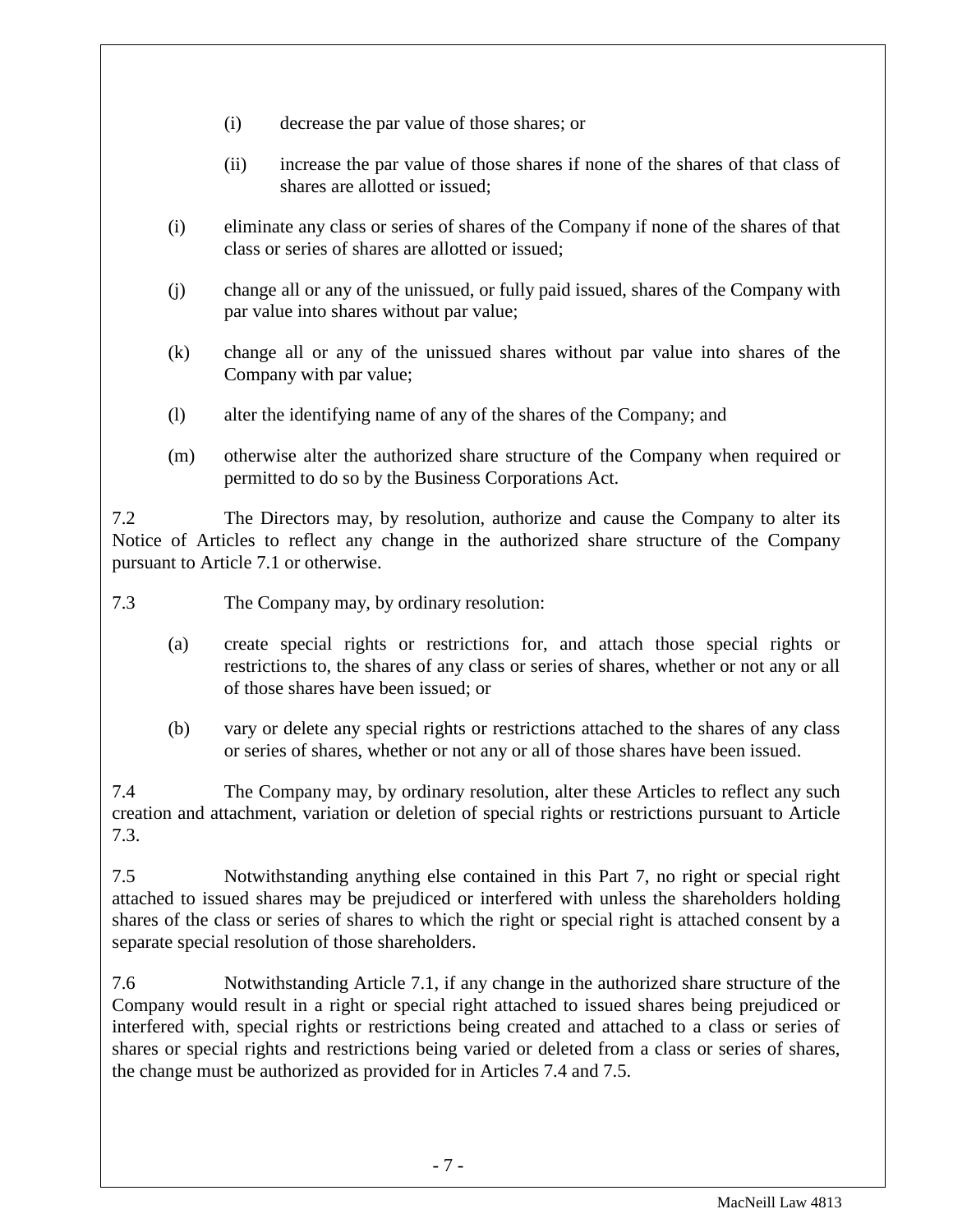7.7 Unless a different type of resolution is required by the Business Corporations Act or these Articles, the Directors may by resolution authorize and cause the Company to make any alterations to its Notice of Articles or these Articles. Without limiting the generality of the foregoing, the Directors may by resolution authorize and cause the Company to alter its Notice of Articles in order to change its name.

7.8 Unless these Articles otherwise provide, the provisions of these Articles relating to shareholder meetings shall apply, with the necessary changes and so far as they are applicable, to a class meeting or series meeting but the quorum at a class meeting or series meeting shall be one person holding or representing by proxy one-third of the shares affected.

## **PART 8 PURCHASE OF SHARES**

<span id="page-8-0"></span>8.1 Subject to the special rights and restrictions attached to the shares of any class or series and the Business Corporations Act, the Company may, by a resolution of the Directors, purchase or otherwise acquire any of its shares at the price and upon the terms specified in such resolution. The Company must not make a payment or provide any other consideration to purchase or otherwise acquire any of its shares if there are reasonable grounds for believing that the Company is insolvent or that making the payment or providing the consideration would render the Company insolvent.

8.2 If the Company retains a share redeemed, purchased or otherwise acquired by it, the Company may sell, gift or otherwise dispose of the share but, while such share is held by the Company, the Company:

- (a) is not entitled to vote the share at a meeting of its shareholders;
- (b) must not pay a dividend in respect of the share; and
- (c) must not make any other distribution in respect of the share.

#### **PART 9 BORROWING POWERS**

<span id="page-8-1"></span>9.1 The Directors may from time to time in their discretion authorize and cause the Company to:

- (a) borrow money in such amount, in such manner, on such security, from such sources and upon such terms and conditions as they think fit;
- (b) guarantee the repayment of money borrowed by any person or the performance of any obligation of any person;
- (c) issue bonds, debentures, notes and other debt obligations either outright or as continuing security for any indebtedness or liability, direct or indirect, or obligations of the Company or of any other person; and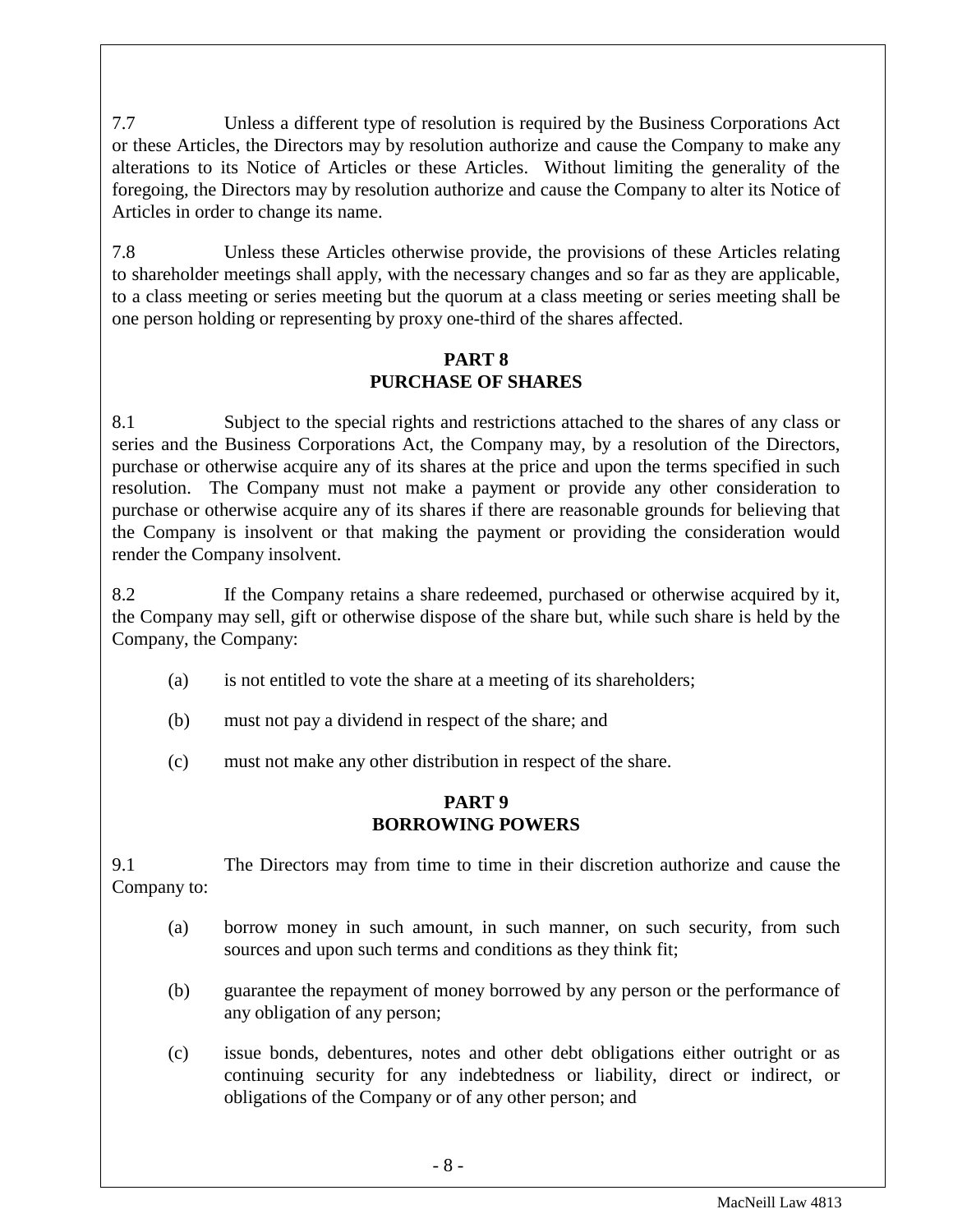(d) mortgage, charge (whether by way of a specific or floating charge), grant a security interest in or give other security on the undertaking or on the whole or any part of the property and assets of the Company, both present and future.

9.2 Any bonds, debentures, notes or other debt obligations of the Company may be issued at a discount, premium or otherwise and with any special privileges as to redemption, surrender, drawing, allotment of or conversion into or exchange for shares or other securities, attending and voting at meetings of the shareholders of the Company, appointment of Directors or otherwise and may by their terms be assignable free from any equities between the Company and the person to whom they were issued or any subsequent holder thereof, all as the Directors may determine.

### **PART 10 SHAREHOLDER MEETINGS**

<span id="page-9-0"></span>10.1 Unless an annual general meeting is deferred or waived in accordance with the Business Corporations Act, the Company must hold its first annual general meeting within 18 months after the date on which it was incorporated or otherwise recognized, and after that must hold an annual general meeting at least once in each calendar year and not more than 15 months after the last annual reference date at such time and place as may be determined by the Directors.

10.2 If all the shareholders who are entitled to vote at an annual general meeting consent by unanimous resolution under the Business Corporations Act to all of the business that is required to be transacted at that annual general meeting, the annual general meeting is deemed to have been held on the date of the unanimous resolution. The shareholders must, in any unanimous resolution passed under this Article 10.2, select as the Company's annual reference date a date that would be appropriate for the holding of the applicable annual general meeting.

10.3 The Directors may, whenever they think fit, convene a meeting of shareholders.

10.4 The Company must send notice of the date, time and location of any meeting of shareholders, in the manner provided in these Articles, or in such other manner, if any, as may be prescribed by ordinary resolution (whether or not previous notice of the resolution has been given or not), to each shareholder entitled to attend the meeting, to each director and to the auditor of the Company, unless these Articles otherwise provide, at least the following number of days before the meeting:

- (a) if and for so long as the Company is a public company, 21 days; and
- (b) otherwise, 10 days.

10.5 The accidental omission to send notice of any meeting to, or the non-receipt of any notice by, any of the persons entitled to notice does not invalidate any proceedings at that meeting. Any person entitled to notice of a meeting of shareholders may, in writing or otherwise, waive or reduce the period of notice of such meeting.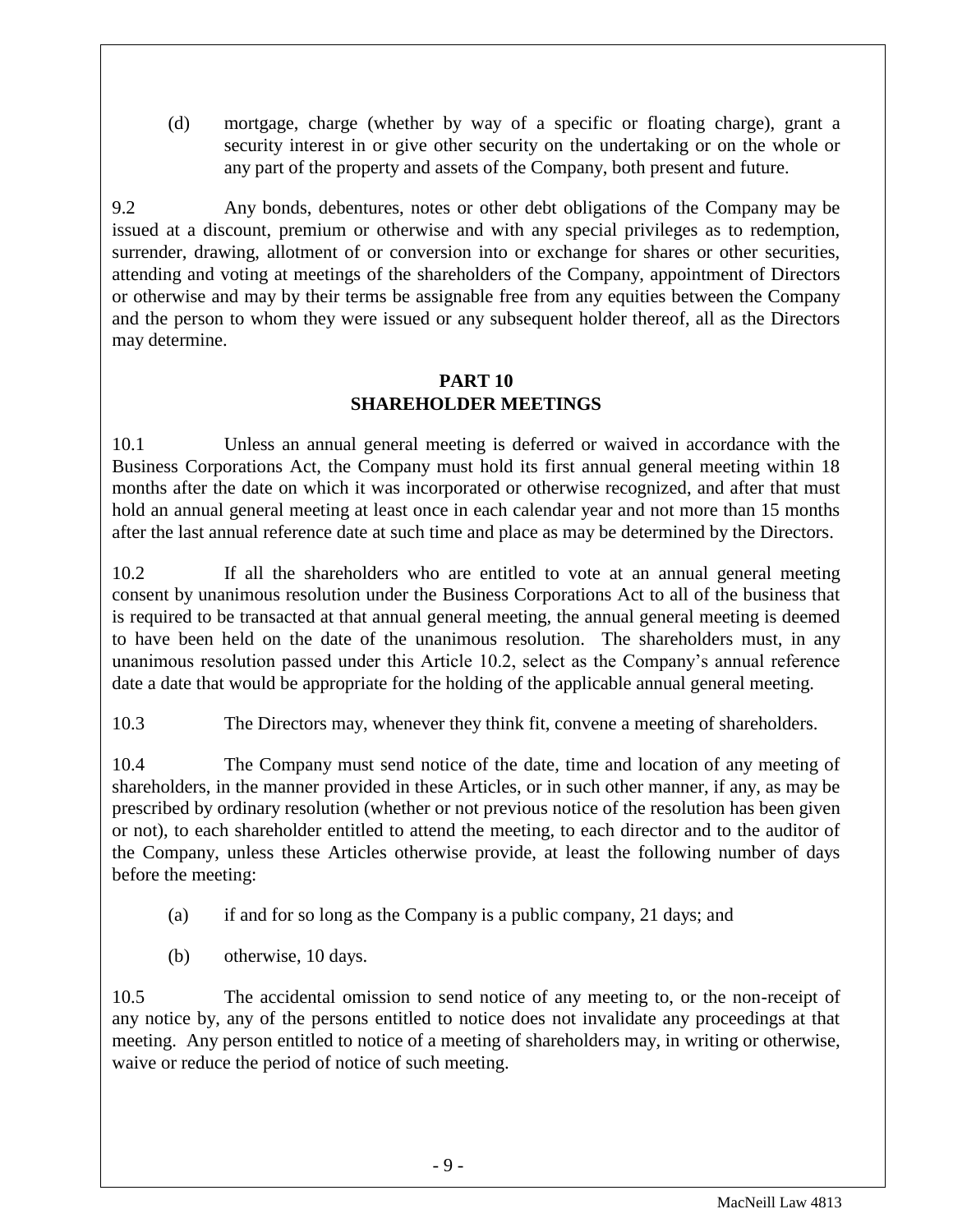10.6 The Directors may set a date as the record date for the purpose of determining the shareholders entitled to vote at any meeting of shareholders. The record date must not precede the date on which the meeting is to be held by more than two months or, in the case of a general meeting requisitioned by shareholders under the Business Corporations Act, by more than four months. If no record date is set, the record date is 5:00 p.m. local time at the place of the Company's records office on the day immediately preceding the first date on which the notice is sent or, if no notice is sent, the beginning of the meeting.

10.7 If a meeting of shareholders is to consider special business within the meaning of Article 11.1, the notice of meeting must:

- (a) state the general nature of the special business; and
- (b) if the special business includes considering, approving, ratifying, adopting or authorizing any document or the signing of or giving of effect to any document, have attached to it a copy of the document or state that a copy of the document shall be available for inspection by shareholders:
	- (i) at the Company's records office, or at such other reasonably accessible location in British Columbia as is specified in the notice; and
	- (ii) during statutory business hours on any one or more specified days before the date set for the holding of the meeting.

## **PART 11 PROCEEDINGS AT MEETINGS OF SHAREHOLDERS**

- <span id="page-10-0"></span>11.1 At a meeting of shareholders, the following business is special business:
	- (a) at an annual general meeting, all business is special business with the exception of the conduct of and voting at such meeting, consideration of the financial statements and any reports of the Directors or auditor, fixing or changing the number of Directors, the election or appointment of Directors, the appointment of an auditor, fixing of the remuneration of the auditor, business arising out of a report of the Directors not requiring the passing of a special resolution or an exceptional resolution and any other business which, under these Articles or the Business Corporations Act may be transacted at a meeting of shareholders without prior notice thereof being given to the shareholders; and
	- (b) at a meeting of shareholders that is not an annual general meeting, all business is special business except business relating to the conduct of or voting at the meeting.

11.2 The majority of votes required for the Company to pass a special resolution at a meeting of shareholders is two-thirds of the votes cast on the resolution.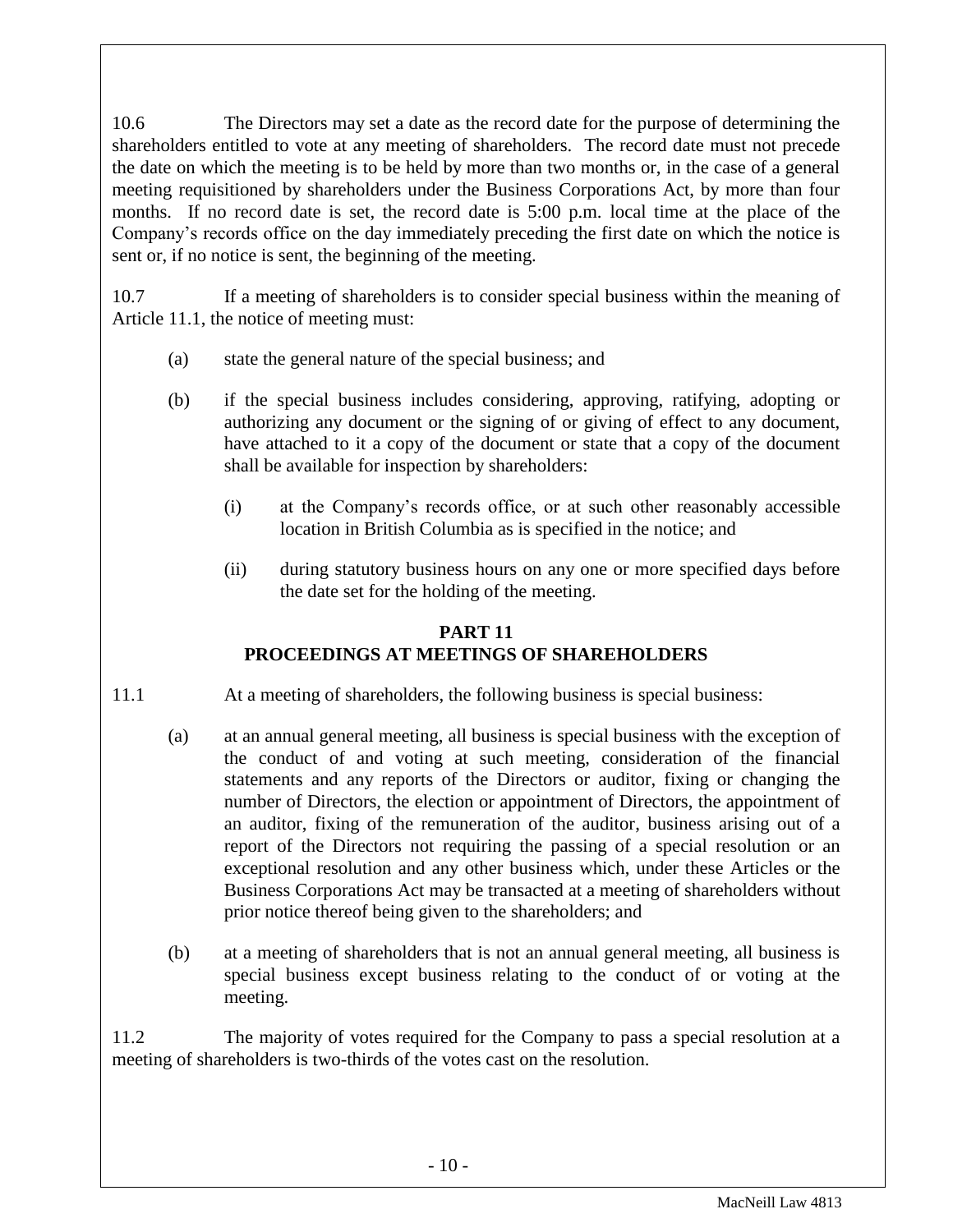11.3 No business, other than the election of a chair of the meeting and the adjournment of the meeting, may be transacted at any meeting of shareholders unless a quorum of shareholders entitled to vote is present at the commencement of the meeting, but a quorum need not be present throughout the meeting.

11.4 Subject to the special rights and restrictions attached to the shares of any class or series of shares, the quorum for the transaction of business at a meeting of shareholders is two persons who are, or who represent by proxy, shareholders who, in the aggregate, hold at least 5% of the issued shares entitled to be voted at the meeting. If there is only one shareholder entitled to vote at a meeting of shareholders then the quorum is one person who is, or who represents by proxy, that shareholder and that shareholder, present in person or by proxy, may constitute the meeting.

11.5 The Directors, the senior officers of the Company, the solicitor of the Company, the auditor of the Company (if any) and any other persons invited by the directors are entitled to attend any meeting of shareholders, but no such person shall be counted in the quorum or be entitled to vote at any meeting of the shareholders unless that person is a shareholder or proxy holder entitled to vote at such meeting.

11.6 If within half an hour following the time appointed for a meeting of shareholders, a quorum is not present, the meeting, if convened upon the requisition of shareholders, shall be dissolved. In any other case the meeting shall stand adjourned to the same day in the next week, at the same time and place, and, if at the adjourned meeting a quorum is not present within half an hour following the time appointed for the meeting, the person or persons present and being, or representing by proxy, a shareholder or shareholders entitled to attend and vote at the meeting shall be a quorum.

11.7 The Chair of the Board or in his absence, or if there is no Chair of the Board, the President or in his absence, or if there is no President, a Vice-President, if any, shall be entitled to preside as chair at every meeting of the shareholders of the Company.

11.8 If at any general meeting neither the Chair of the Board nor the President nor a Vice-President is present within 15 minutes after the time appointed for holding the meeting or if any of them is present and none of them is willing to act as chair, or if they have advised the Secretary (if any) or any director present at the meeting that they shall not be present at the meeting, the Directors present shall choose one of their number or the solicitor of the Company to be chair, or if all the Directors present and the solicitor of the Company decline to take the chair or shall fail to so choose or if no Director or solicitor of the Company is present, the shareholders entitled to vote at the meeting who are present in person or by proxy may choose any person present at the meeting to chair the meeting.

11.9 The chair of a meeting of shareholders may, and if so directed by the meeting must, adjourn the meeting from time to time and from place to place, but no business may be transacted at any adjourned meeting other than the business left unfinished at the meeting from which the adjournment took place. When a meeting is adjourned for 30 days or more, notice of the adjourned meeting shall be given as in the case of the original meeting. Save as aforesaid, it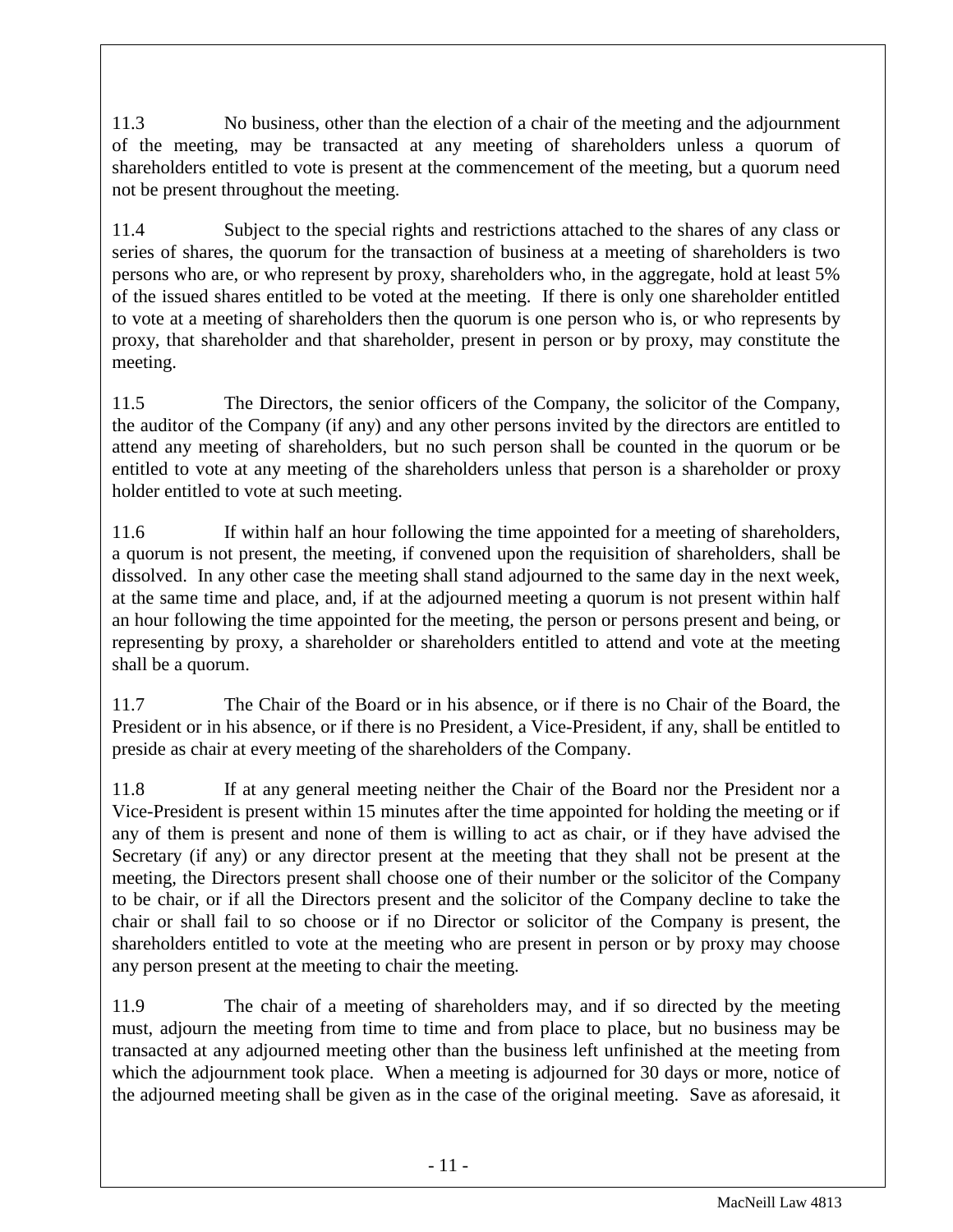shall not be necessary to give any notice of an adjourned meeting or of the business to be transacted at an adjourned meeting.

11.10 No motion proposed at a meeting of shareholders need be seconded unless the chair of the meeting rules otherwise, and the chair may propose or second a motion.

11.11 Subject to the provisions of the Business Corporations Act, every motion or questions put to a vote at a meeting of shareholders shall be decided on a show of hands, unless (before or on the declaration of the result of the show of hands) a poll is directed by the chair or demanded by at least one shareholder entitled to vote who is present in person or by proxy. The chair shall declare to the meeting the decision on every question in accordance with the result of the show of hands or the poll, and such decision shall be entered in the record of proceedings of the Company. A declaration by the chair that a motion or question has been carried by the necessary majority or is defeated is, unless a poll is directed by the chair or demanded under this Article 11.11, conclusive evidence without proof of the number or proportion of the votes recorded in favour of or against that motion or question.

11.12 The chair of the meeting shall be entitled to vote any shares carrying the right to vote held by him but in the case of an equality of votes, whether on a show of hands or on a poll, the chair shall not have a second or casting vote in addition to the vote or votes to which he may be entitled as a shareholder.

11.13 No poll may be demanded on the election of a chair. A poll demanded on a question of adjournment shall be taken forthwith. A poll demanded on any other question shall be taken as soon as, in the opinion of the chair, is reasonably convenient, but in no event later than seven days after the meeting and at such time and place and in such manner as the chair of the meeting directs. The result of the poll shall be deemed to be the resolution of and passed at the meeting at which the poll was demanded. Any business other than that upon which the poll has been demanded may be proceeded with pending the taking of the poll. A demand for a poll may be withdrawn by the person who demanded it. In any dispute as to the admission or rejection of a vote the decision of the chair made in good faith shall be final and conclusive.

11.14 The Company must, for at least three months after a meeting of shareholders, keep each ballot cast on a poll and each proxy voted at the meeting, and, during that period, make them available for inspection during normal business hours by any shareholder or proxy holder entitled to vote at the meeting. At the end of such three month period the Company may destroy such ballots and proxies.

11.15 On a poll a person entitled to cast more than one vote need not, if he votes, use all his votes or cast all the votes he uses in the same way.

11.16 Unless the Business Corporations Act or these Articles otherwise provide, any action to be taken by a resolution of the shareholders may be taken by an ordinary resolution.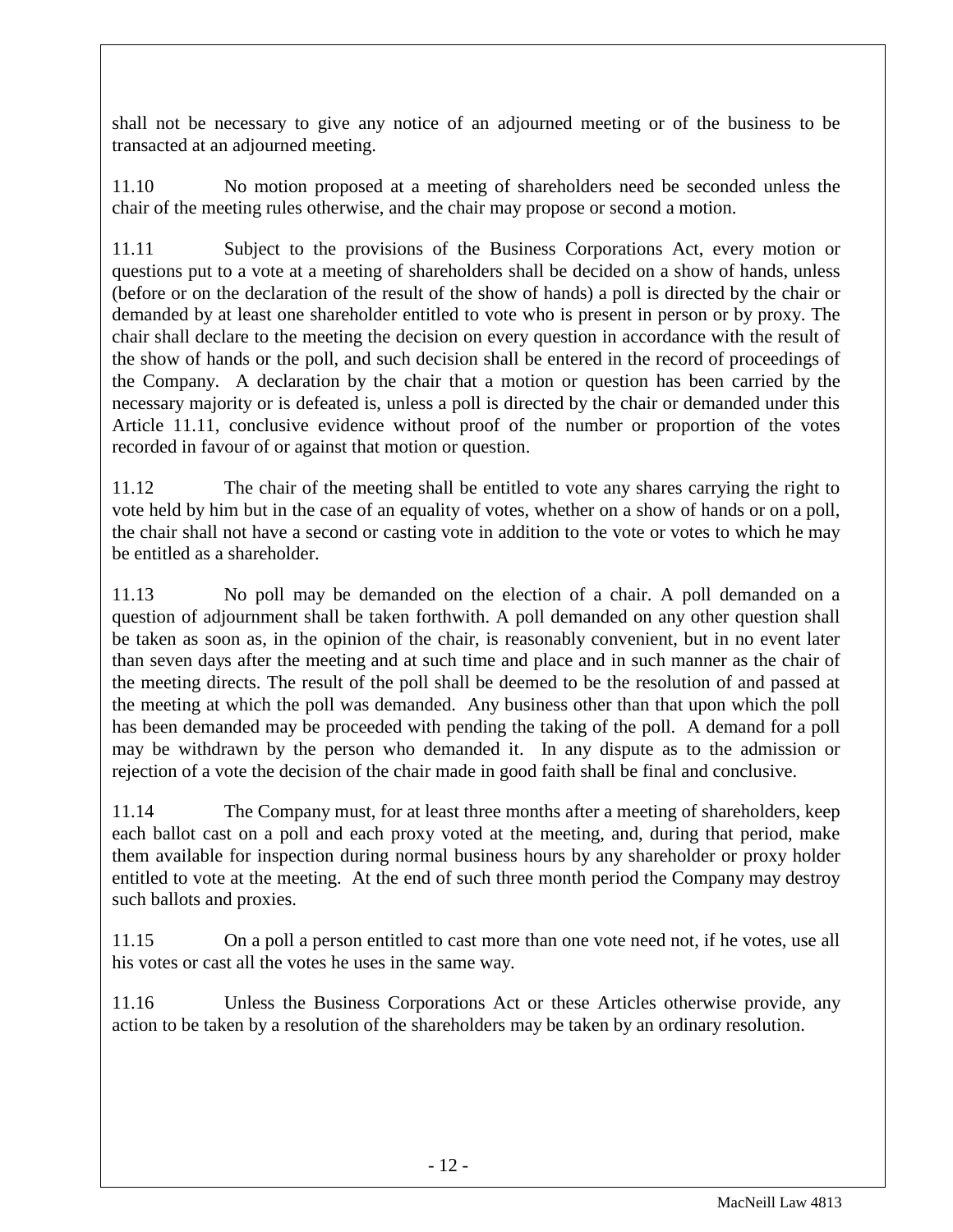### **PART 12 VOTES OF SHAREHOLDERS**

<span id="page-13-0"></span>12.1 Subject to any special rights or restrictions attached to any shares and the restrictions as to voting on joint registered holders of shares, on a show of hands every person present who is a shareholder or proxy holder and entitled to vote on the matter has one vote and on a poll every shareholder entitled to vote on the matter has one vote in respect of each share entitled to be voted on the matter and held by that shareholder and may exercise that vote either in person or by proxy.

12.2 Any person who is not a shareholder may vote at a meeting of shareholders, whether on a show of hands or on a poll, and may appoint a proxy holder to act at the meeting, if, before doing so, the person satisfies the chair of the meeting, or the Directors, that the person is a legal personal representative or a trustee in bankruptcy for a shareholder who is entitled to vote at the meeting.

12.3 Any corporation, not being a subsidiary of the Company, which is a shareholder of the Company may by resolution of its directors or other governing body authorize such person as it thinks fit to act as its representative at any meeting of shareholders of the Company, and:

- (a) for that purpose, the instrument appointing a representative must:
	- (i) be received at the registered office of the Company or at any other place specified, in the notice calling the meeting, for the receipt of proxies, at least the number of business days specified in the notice for the receipt of proxies, or if no number of days is specified, two business days before the day set for the holding of the meeting; or
	- (ii) be provided, at the meeting, to the chair of the meeting or to a person designated by the chair of the meeting;
- (b) if a representative is appointed under this Article 12.3:
	- (i) the representative is entitled to exercise in respect of and at that meeting the same rights on behalf of the corporation that the representative represents as that corporation could exercise if it were a shareholder who is an individual, including, without limitation, the right to appoint a proxy holder; and
	- (ii) the representative, if present at the meeting, is to be counted for the purpose of forming a quorum and is deemed to be a shareholder present in person at the meeting.

Evidence of the appointment of any such representative may be sent to the Company by written instrument, fax or any other method of transmitting legibly recorded messages in any medium.

12.4 In the case of joint shareholders registered in respect of any share: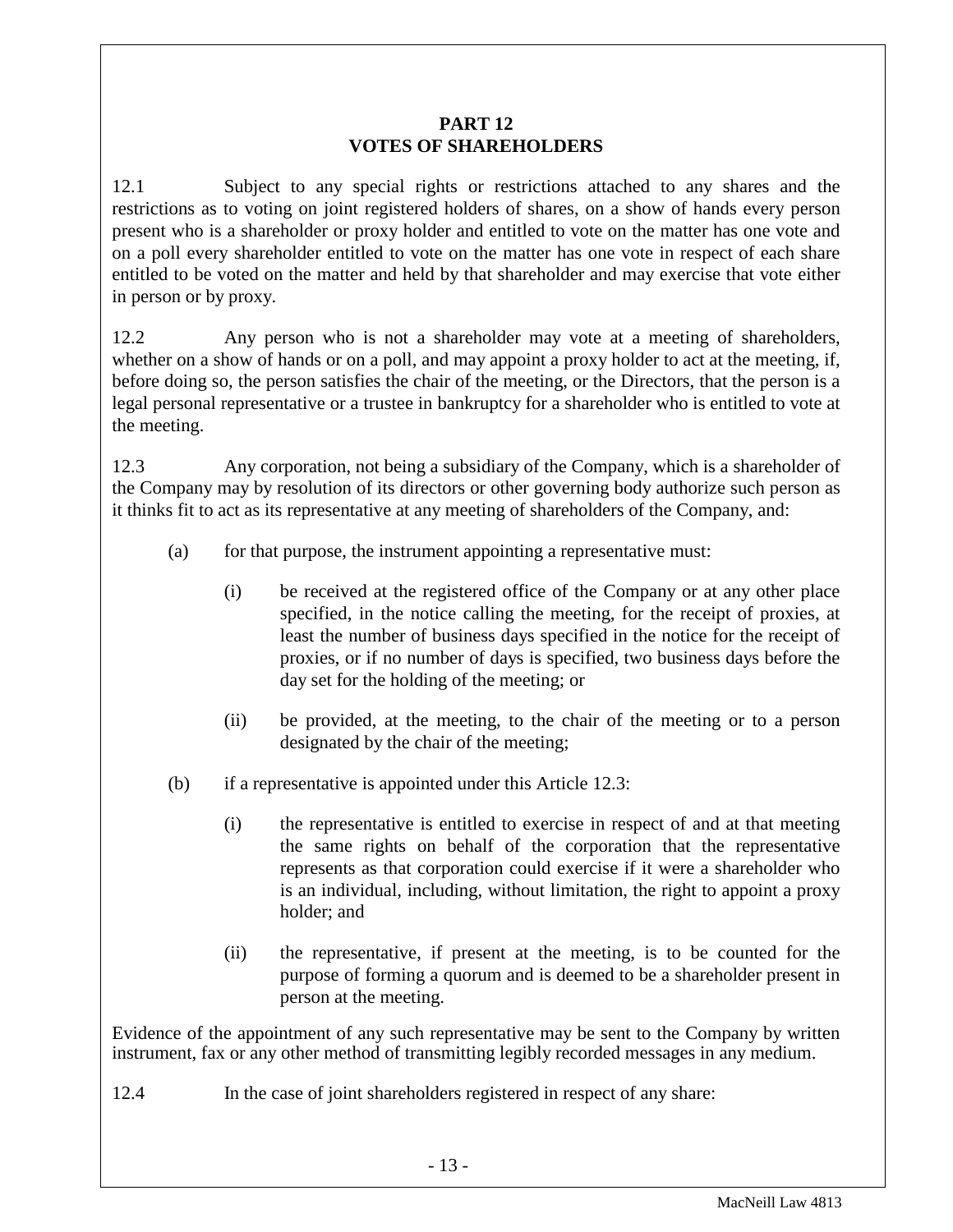- (a) any one of the joint shareholders may vote at any meeting, either personally or by proxy, in respect of the share as if that joint shareholder were solely entitled to it; or
- (b) if more than one of the joint shareholders is present at any meeting, personally or by proxy, and more than one of them votes in respect of that share, then only the vote of the joint shareholder present whose name stands first on the central securities register in respect of the share shall be counted.

Two or more legal personal representatives of a shareholder in whose sole name any share is registered in his sole name shall for the purpose of this Article 12.4, be deemed joint registered holders.

12.5 A member of unsound mind entitled to attend and vote, in respect of whom an order has been made by any court having jurisdiction, may vote, whether on a show of hands or on a poll, by his committee, *curator bonis*, or other person in the nature of a committee or *curator bonis* appointed by that court, and any such committee, *curator bonis* or other person may appoint a proxy holder.

12.6 Articles 12.7 to 12.14 do not apply to the Company if and for so long as it is a public company.

12.7 Every shareholder of the Company, including a corporation that is a shareholder but not a subsidiary of the Company, entitled to vote at a meeting of shareholders of the Company may, by proxy, appoint one or more (but not more than five) proxy holders to attend and act at the meeting in the manner, to the extent and with the powers conferred by the proxy. A shareholder may also appoint one or more alternate proxy holders to act in the place and stead of an absent proxy holder.

12.8 A person must not be appointed as a proxy holder unless the person is a shareholder, although a person who is not a shareholder may be appointed as a proxy holder if:

- (a) the person appointing the proxy holder is a corporation or a representative of a corporation appointed under Article 12.3;
- (b) the Company has at the time of the meeting for which the proxy holder is to be appointed only one shareholder entitled to vote at the meeting; or
- (c) the shareholders present in person or by proxy at and entitled to vote at the meeting for which the proxy holder is to be appointed, by a resolution on which the proxy holder is not entitled to vote but in respect of which the proxy holder is to be counted in the quorum, permit the proxy holder to attend and vote at the meeting.

12.9 A proxy for a meeting of shareholders must: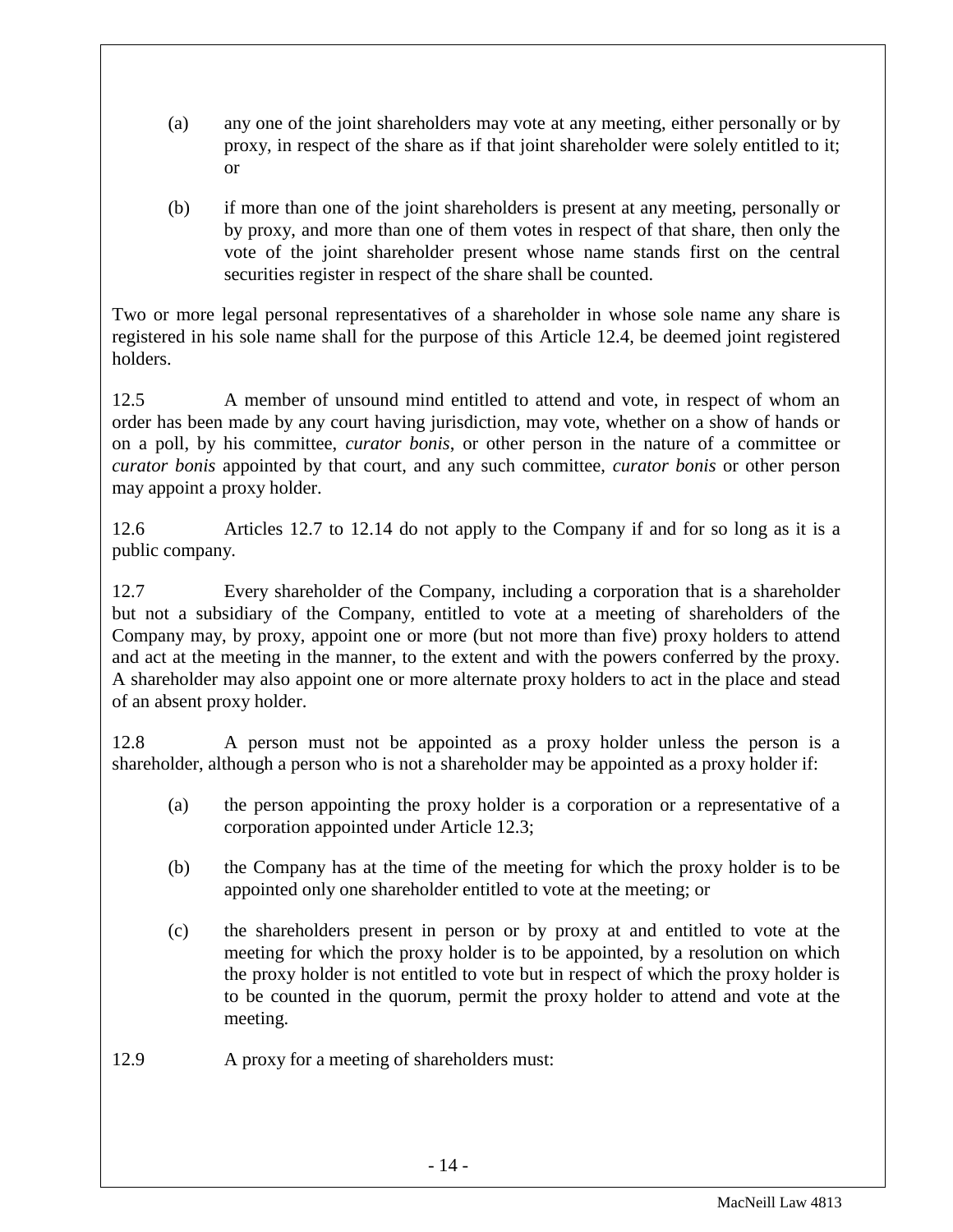- (a) be received at the registered office of the Company or at any other place specified, in the notice calling the meeting, for the receipt of proxies, at least the number of business days specified in the notice, or if no number of days is specified, two business days before the day set for the holding of the meeting; or
- (b) unless the notice provides otherwise, be provided, at the meeting, to the chair of the meeting or to a person designated by the chair of the meeting.

A proxy may be sent to the Company by written instrument, fax or any other method of transmitting legibly recorded messages in any medium.

12.10 A vote given in accordance with the terms of a proxy is valid notwithstanding the death or incapacity of the shareholder giving the proxy and despite the revocation of the proxy or the revocation of the authority under which the proxy is given, unless notice in writing of that death, incapacity or revocation is received:

- (a) at the registered office of the Company, at any time up to and including the last business day before the day set for the holding of the meeting at which the proxy is to be used; or
- (b) by the chair of the meeting, before the vote is taken.

12.11 A proxy, whether for a specified meeting or otherwise, must be either in the following form or in any other form approved by the Directors or the chair of the meeting:

#### Entrée Resources Ltd. (the "Company")

The undersigned, being a shareholder of the Company, hereby appoints *[name]* or, failing that person, *[name]*, as proxy holder for the undersigned to attend, act and vote for and on behalf of the undersigned at the meeting of shareholders of the Company to be held on *[month, day, year]* and at any adjournment of that meeting.

Number of shares in respect of which this proxy is given (if no number is specified, then this proxy is given in respect of all shares registered in the name of the shareholder): \_\_\_\_\_\_\_\_\_\_\_\_\_\_\_\_\_\_\_\_\_

Signed *[month, day, year]*

*[Signature of shareholder]*

*[Name of shareholder—printed]*

12.12 Subject to Article 12.13, every proxy may be revoked by an instrument in writing that is:

(a) received at the registered office of the Company at any time up to and including the last business day before the day set for the holding of the meeting at which the proxy is to be used; or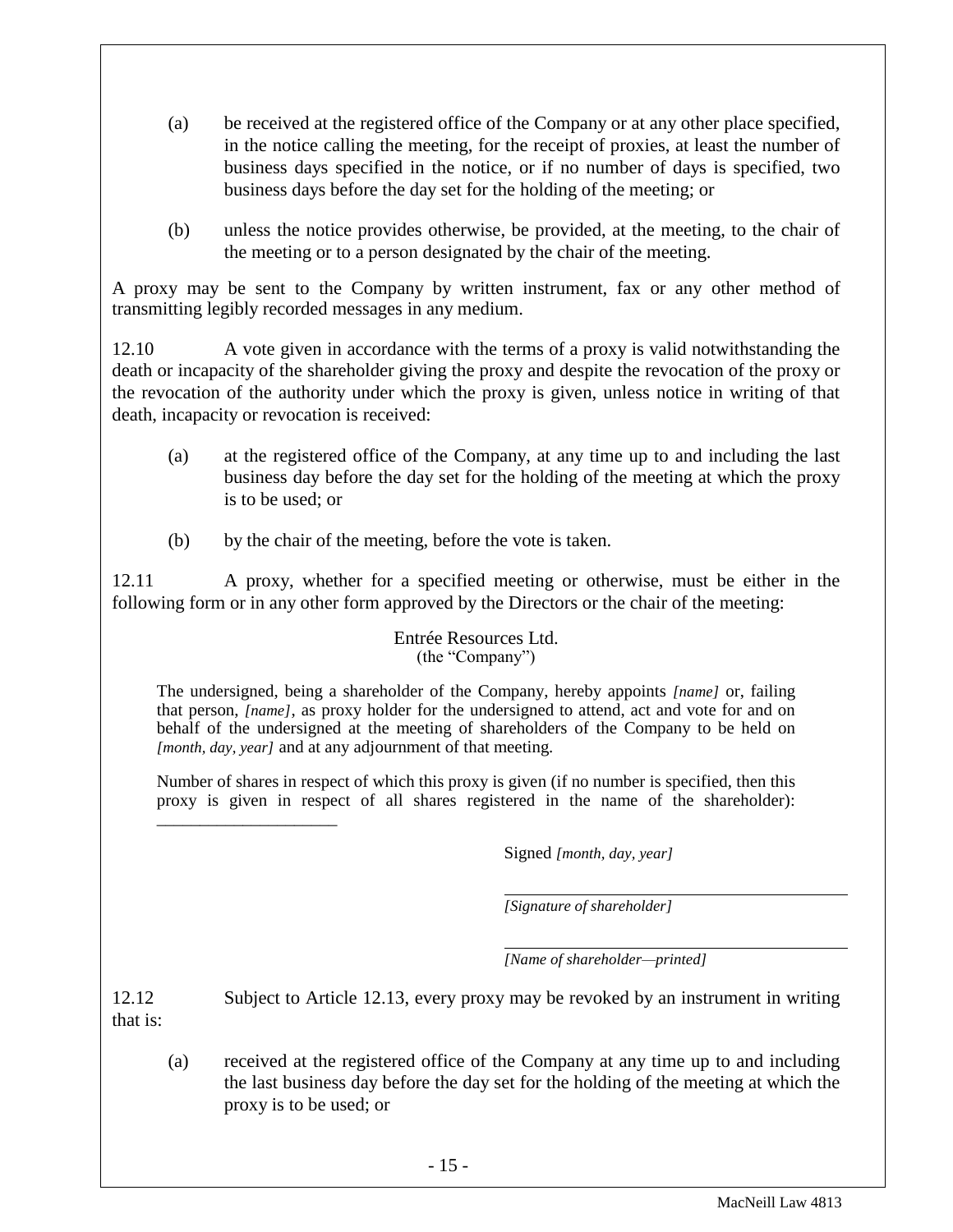- (b) provided, at the meeting, to the chair of the meeting.
- 12.13 An instrument referred to in Article 12.12 must be signed as follows:
	- (a) if the shareholder for whom the proxy holder is appointed is an individual, the instrument must be signed by the shareholder or his legal personal representative or trustee in bankruptcy; or
	- (b) if the shareholder for whom the proxy holder is appointed is a corporation, the instrument must be signed by the corporation or by a representative appointed for the corporation under Article 12.3.

12.14 The chair of any meeting of shareholders may, but need not, inquire into the authority of any person to vote at the meeting and may, but need not, demand from that person production of evidence as to the existence of the authority to vote.

## **PART 13 DIRECTORS**

<span id="page-16-0"></span>13.1 The first Directors are the persons designated as Directors of the Company in the Notice of Articles that applies to the Company when the Company is recognized under the Business Corporations Act. The number of Directors, excluding additional Directors appointed under Article 14.12, is set at:

- (a) subject to paragraphs (b) and (c), that number of Directors equal to the number of the Company's first Directors;
- (b) if the Company is a public company, the greater of three and the most recently set of:
	- (i) the number of Directors set by ordinary resolution (whether or not previous notice of the resolution was given); and
	- (ii) the number of directors set under Article 14.5;
- (c) if the Company is not a public company, the most recently set of:
	- (i) the number of Directors set by ordinary resolution (whether or not previous notice of the resolution was given); and
	- (ii) the number of Directors set under Article 14.5.
- 13.2 If the number of Directors is set under Articles 13.1(b)(i) or 13.1(c)(ii):

(a) the shareholders may elect or appoint the Directors needed to fill any vacancies in the board of Directors up to that number; or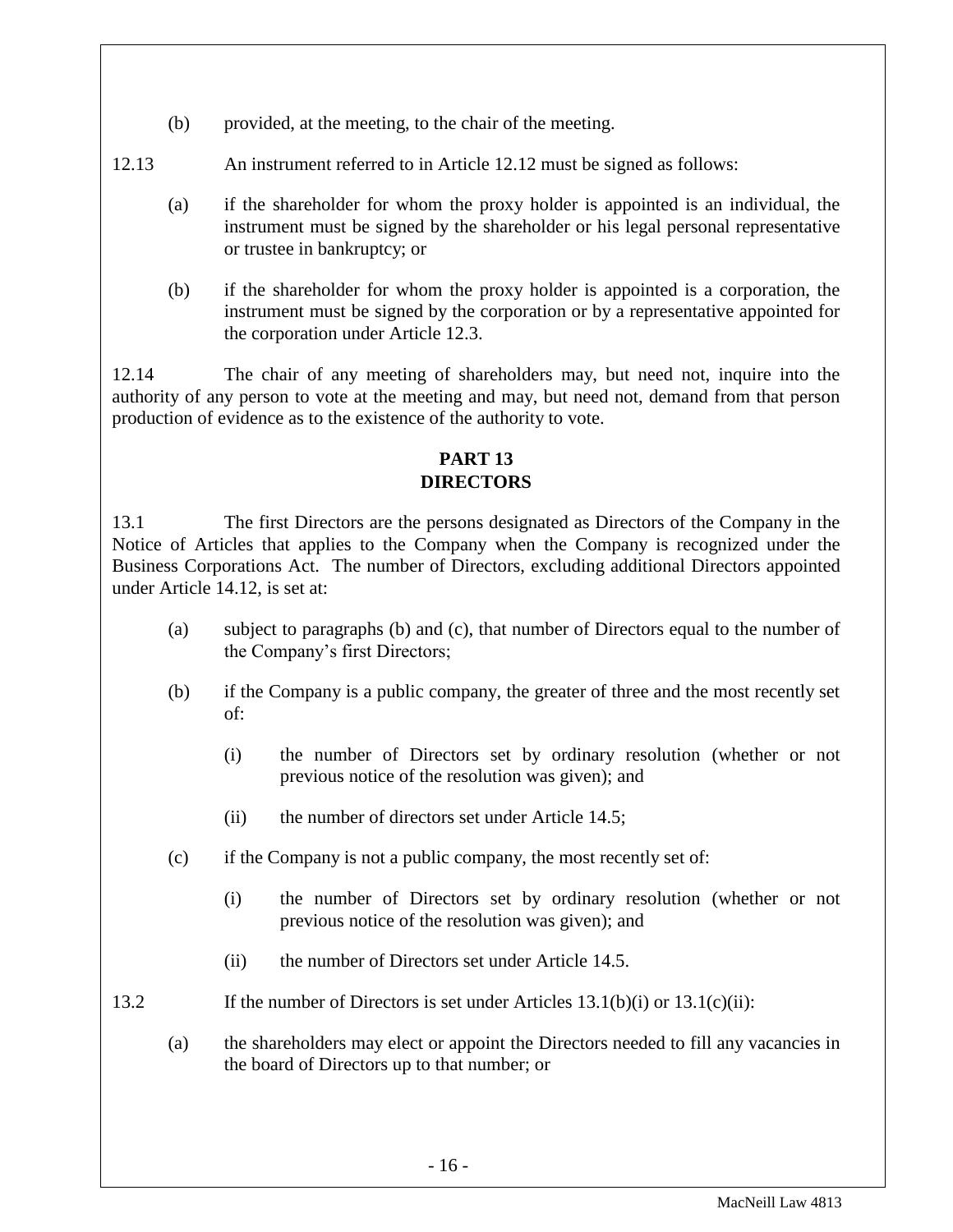(b) if the shareholders do not elect or appoint the Directors needed to fill any vacancies in the board of Directors up to that number contemporaneously with the setting of that number, then the Directors may appoint, or the shareholders may elect or appoint, Directors to fill those vacancies.

13.3 An act or proceeding of the Directors is not invalid merely because fewer than the number of directors set or otherwise required under these Articles are in office.

13.4 A Director is not required to hold a share in the capital of the Company as qualification for his office but must be qualified as required by the Business Corporations Act to become, act or continue to act as a director.

13.5 The Directors are entitled to the remuneration for acting as Directors, if any, as the Directors may from time to time determine. If and for so long as the Directors so decide from time to time, or as they may rescind such decisions from time to time, the remuneration of the Directors, if any, may be determined by the shareholders. That remuneration may be in addition to any salary or other remuneration paid to any officer or employee of the Company as such, who is also a Director. The Company must reimburse each Director for the reasonable expenses that he may incur in and about the business of the Company. If a Director performs any professional or other services for the Company that in the opinion of the Directors are outside the ordinary duties of a Director or shall otherwise be specially occupied in or about the Company's business, he may be paid remuneration to be fixed by the Board, or, at the option of such Director, by ordinary resolution, and such remuneration may be either in addition to or in substitution for any other remuneration that he may be entitled to receive. Unless otherwise determined by ordinary resolution, the Directors on behalf of the Company may pay a gratuity, pension or retirement allowance to any Director who has held any salaried office or place of profit with the Company or to his spouse or dependents and may make contributions to any fund and pay premiums for the purchase or provision of any such gratuity, pension or allowance.

## **PART 14 ELECTION AND REMOVAL OF DIRECTORS**

<span id="page-17-0"></span>14.1 At each annual general meeting and in every unanimous resolution contemplated by Article 10.2 of the Company, all the Directors shall retire and the shareholders entitled to vote at the meeting shall elect, or in the unanimous resolution appoint, a Board of Directors consisting of the number of Directors for the time being fixed pursuant to these Articles.

14.2 A retiring Director shall be eligible for re-election or re-appointment.

14.3 No election, appointment or designation of an individual as a Director is valid unless:

- (a) that individual consents to be a Director in the manner provided for in the Business Corporations Act;
- (b) that individual is elected or appointed at a meeting at which the individual is present and the individual does not refuse, at the meeting, to be a Director; or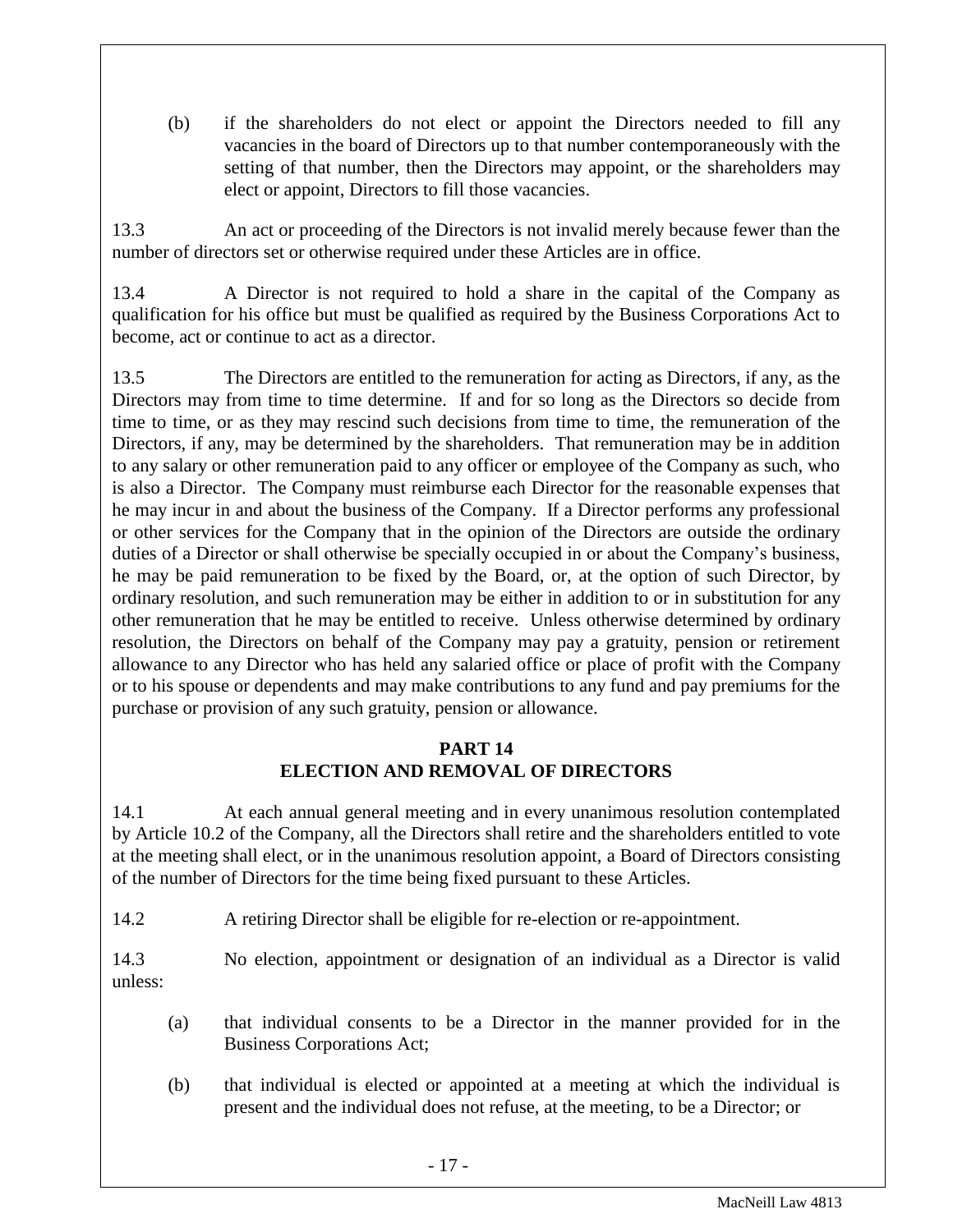(c) with respect to first Directors, the designation is otherwise valid under the Business Corporations Act.

14.4 Where the Company fails to hold an annual general meeting and the shareholders who are entitled to vote at an annual general meeting fail to pass the unanimous resolution contemplated by Article 10.2, or where the shareholders fail at the annual general meeting or in the unanimous resolution contemplated by Article 10.2 to elect or appoint any Directors, then each Director then in office continues to hold office until the earlier of the date on which his successor is elected or appointed and the date on which he otherwise ceases to hold office under the Business Corporations Act or these Articles.

14.5 If at any meeting of shareholders at which there should be an election of Directors, the places of any of the retiring Directors are not filled by such election, such of the retiring Directors who are not re-elected as may be requested by the newly elected Directors shall, if willing to do so, continue in office to complete the number of Directors for the time being fixed pursuant to these Articles until further new Directors are elected at a meeting of shareholders convened for the purpose. If any such election or continuance of Directors does not result in the election or continuance of the number of Directors for the time being fixed pursuant to these Articles such number shall be fixed at the number of Directors actually elected or continued in office.

14.6 Any casual vacancy occurring in the Board of Directors may be filled by the remaining Directors or Director.

14.7 The Directors may act notwithstanding any vacancy in the Board, but if the Company has fewer Directors in office than the number set pursuant to these Articles as the quorum of Directors, the Directors may only act for the purpose of appointing Directors up to that number or summoning a meeting of shareholders for the purpose of filling any vacancies on the Board or, subject to the Business Corporations Act, for any other purpose.

14.8 If the Company has no Directors or fewer Directors in office than the number set pursuant to these Articles as the quorum of Directors, the shareholders may elect or appoint Directors to fill any vacancies on the Board.

14.9 A Director ceases to be a Director when:

- (a) the term of office of the Director expires;
- (b) the Director dies;
- (c) the Director resigns his office by notice in writing provided to the Company or to a lawyer for the Company; or
- (d) the director is removed from office pursuant to Articles 14.10 or 14.11.

14.10 The Company may by ordinary resolution remove any Director before the expiration of his term of office and may by ordinary resolution elect or appoint another person in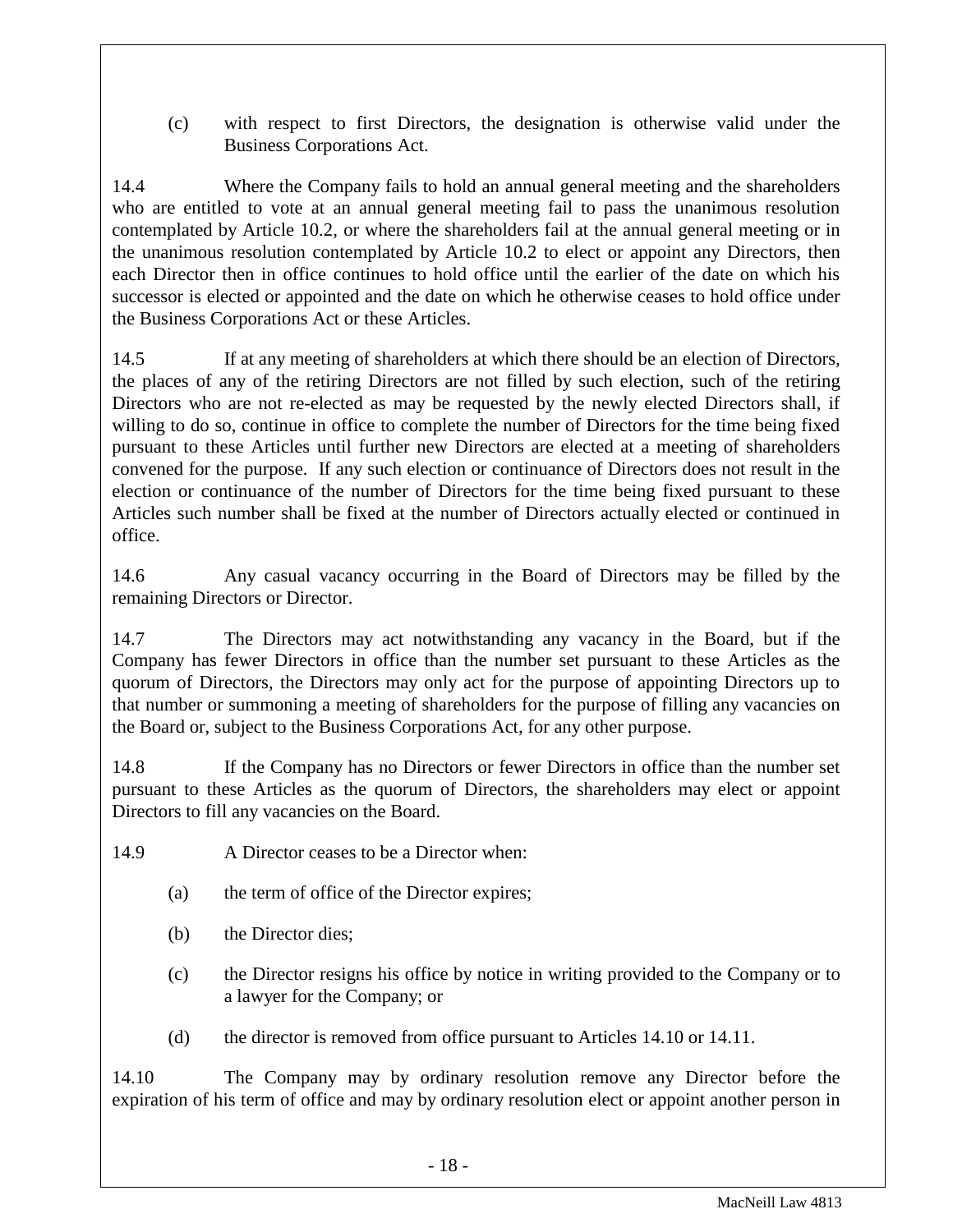his stead. If the shareholders do not elect or appoint a Director to fill the resulting vacancy contemporaneously with the removal, then the Directors may appoint or the shareholders may elect, or appoint by ordinary resolution, a Director to fill that vacancy.

14.11 The Directors may remove any Director before the expiration of his term of office if the Director is convicted of an indictable offence, or if the Director ceases to be qualified to act as a director of a company under the Business Corporations Act and does not promptly resign, and the Directors may appoint a Director to fill the resulting vacancy.

14.12 Notwithstanding Articles 13.1 and 13.2, between annual general meetings or unanimous resolutions contemplated by Article 10.2, the Directors may appoint one or more additional Directors but the number of additional Directors shall not at any time exceed:

- (a) 1/3 of the number of first Directors, if, at the time of the appointments, one or more of the first Directors have not yet completed their first term of office; or
- (b) in any other case, 1/3 of the number of the current Directors who were elected or appointed as Directors other than under this Article 14.12.

<span id="page-19-0"></span>Any Director so appointed ceases to hold office immediately before the next election or appointment of Directors under Article 14.1, but is eligible for re-election or re-appointment.

### **PART 14B NOMINATIONS OF DIRECTORS**

14B.1 Only persons who are eligible under the Business Corporations Act and who are nominated in accordance with the procedures set forth in this Part 14B shall be eligible for election as Directors of the Company. At any annual general meeting of shareholders, or at any special meeting of shareholders if one of the purposes for which the special meeting was called is the election of directors, nominations of persons for election to the Board of Directors may be made only:

- (a) by or at the direction of the Board, including pursuant to a notice of meeting;
- (b) by or at the direction or request of one or more shareholders pursuant to a "proposal" made in accordance with Part 5, Division 7 of the Business Corporations Act, or pursuant to a requisition of the shareholders made in accordance with section 167 of the Business Corporations Act; or
- (c) by any person (a "Nominating Shareholder"): (A) who, at the close of business on the date of the giving by the Nominating Shareholder of the notice provided for below in this Part 14B and at the close of business on the record date for notice of such meeting, is entered in the securities register of the Company as a holder of one or more shares carrying the right to vote at such meeting or who beneficially owns shares that are entitled to be voted at such meeting and provides evidence of such ownership that is satisfactory to the Company, acting reasonably; and (B) who complies with the notice procedures set forth below in this Part 14B.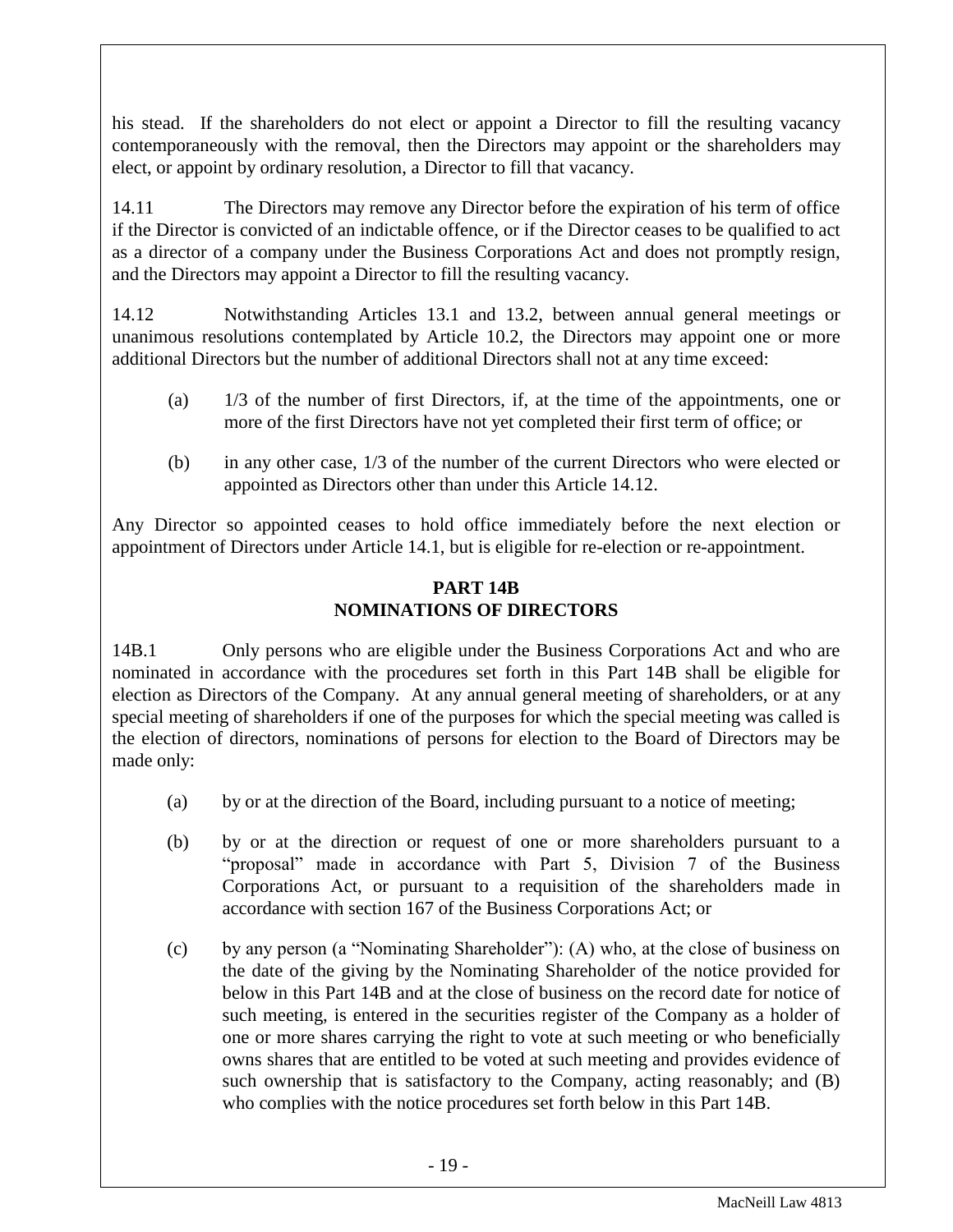14B.2 In addition to any other requirements under applicable laws, for a nomination to be made by a Nominating Shareholder, the Nominating Shareholder must have given notice thereof that is both timely (in accordance with Article 14B.3 below) and in proper written form (in accordance with Article 14B.4 below) to the Secretary of the Company at the principal executive offices of the Company.

14B.3 To be timely, a Nominating Shareholder's notice to the Secretary of the Company must be made:

- (a) in the case of an annual general meeting of shareholders, not less than thirty (30) days nor more than sixty five (65) days prior to the date of the annual general meeting of shareholders; provided, however, that in the event that the annual general meeting of shareholders is to be held on a date that is less than fifty (50) days after the date (the "Notice Date") on which the first public announcement (as defined below) of the date of the annual general meeting was made, notice by the Nominating Shareholder may be made not later than the close of business on the tenth (10th) day following the Notice Date; and
- (b) in the case of a special meeting (which is not also an annual general meeting) of shareholders called for the purpose of electing directors (whether or not called for other purposes), not later than the close of business on the fifteenth (15th) day following the day on which the first public announcement of the date of the special meeting of shareholders was made.

The time periods for the giving of a Nominating Shareholder's notice set forth above shall in all cases be determined based on the original date of the applicable annual general meeting or special meeting of shareholders, and in no event shall any adjournment or postponement of a meeting of shareholders, or the reconvening of any adjourned or postponed meeting of shareholders, or the announcement thereof, commence a new time period for the giving of a Nominating Shareholder's notice as described above.

14B.4 To be in proper written form, a Nominating Shareholder's notice to the Secretary of the Company must set forth:

(a) as to each person whom the Nominating Shareholder proposes to nominate for election as a director: (A) the name, age, business address and residential address of the person; (B) the present principal occupation or employment of the person and the principal occupation or employment within the five years preceding the notice; (C) the citizenship of such person; (D) the class or series and number of shares in the capital of the Company which are directly or indirectly controlled or directed or which are owned beneficially or of record by the person as of the record date for the meeting of shareholders (if such date shall then have been made publicly available and shall have occurred) and as of the date of such notice; and (E) any other information relating to the person that would be required to be disclosed in a dissident's proxy circular in connection with solicitations of proxies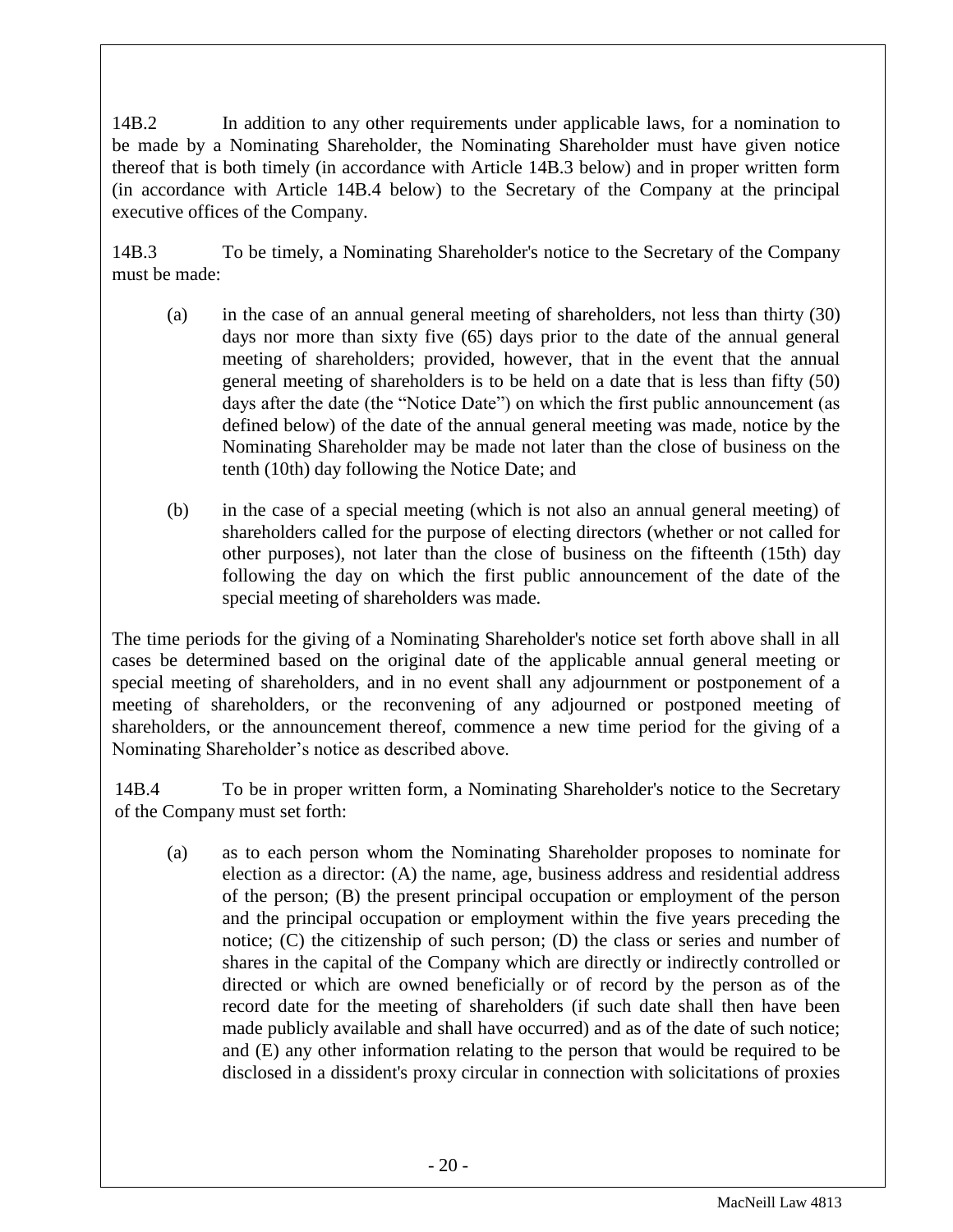for election of directors pursuant to the Business Corporations Act and Applicable Securities Laws (as defined below); and

(b) as to the Nominating Shareholder giving the notice, full particulars regarding any proxy, contract, agreement, arrangement, understanding or relationship pursuant to which such Nominating Shareholder has a right to vote or direct the voting of any shares of the Company and any other information relating to such Nominating Shareholder that would be required to be made in a dissident's proxy circular in connection with solicitations of proxies for election of directors pursuant to the Business Corporations Act and Applicable Securities Laws.

The Company may require any proposed nominee to furnish such other information as may reasonably be required by the Company to determine the eligibility of such proposed nominee to serve as an independent director of the Company or that would reasonably be expected to be material to a reasonable shareholder's understanding of the independence and/or qualifications, or lack thereof, of such proposed nominee.

14B5. No person shall be eligible for election as a director of the Company unless nominated in accordance with the provisions of this Part 14B; provided, however, that nothing in this Part 14B shall be deemed to preclude discussion by a shareholder (as distinct from the nomination of Directors) at a meeting of shareholders of any matter in respect of which it would have been entitled to submit a proposal pursuant to the provisions of the Business Corporations Act or at the discretion of the Chair of the meeting. The Chair of the meeting shall have the power and duty to determine whether a nomination was made in accordance with the procedures set forth in the foregoing provisions of this Part 14B and, if any proposed nomination is not in compliance with such foregoing provisions, to declare that such defective nomination shall be disregarded.

- 14B.6 For purposes of this Part 14B:
	- (a) "public announcement" shall mean disclosure in a press release reported by a national news service in Canada, or in a document publicly filed by the Company under its profile on the System for Electronic Document Analysis and Retrieval at www.sedar.com; and
	- (b) "Applicable Securities Laws" means, collectively, the applicable securities statutes of each relevant province and territory of Canada, as amended from time to time, the rules, regulations and forms made or promulgated under any such statute and the published national instruments, multilateral instruments, policies, bulletins and notices of the securities commission and similar regulatory authority of each relevant province and territory of Canada, and all applicable securities laws of the United States.

14B.7 Notwithstanding any other provision of the Company's Articles, notice given to the Secretary of the Company pursuant to this Part 14B may only be given by personal delivery, facsimile transmission or by email (at such email address as may be stipulated from time to time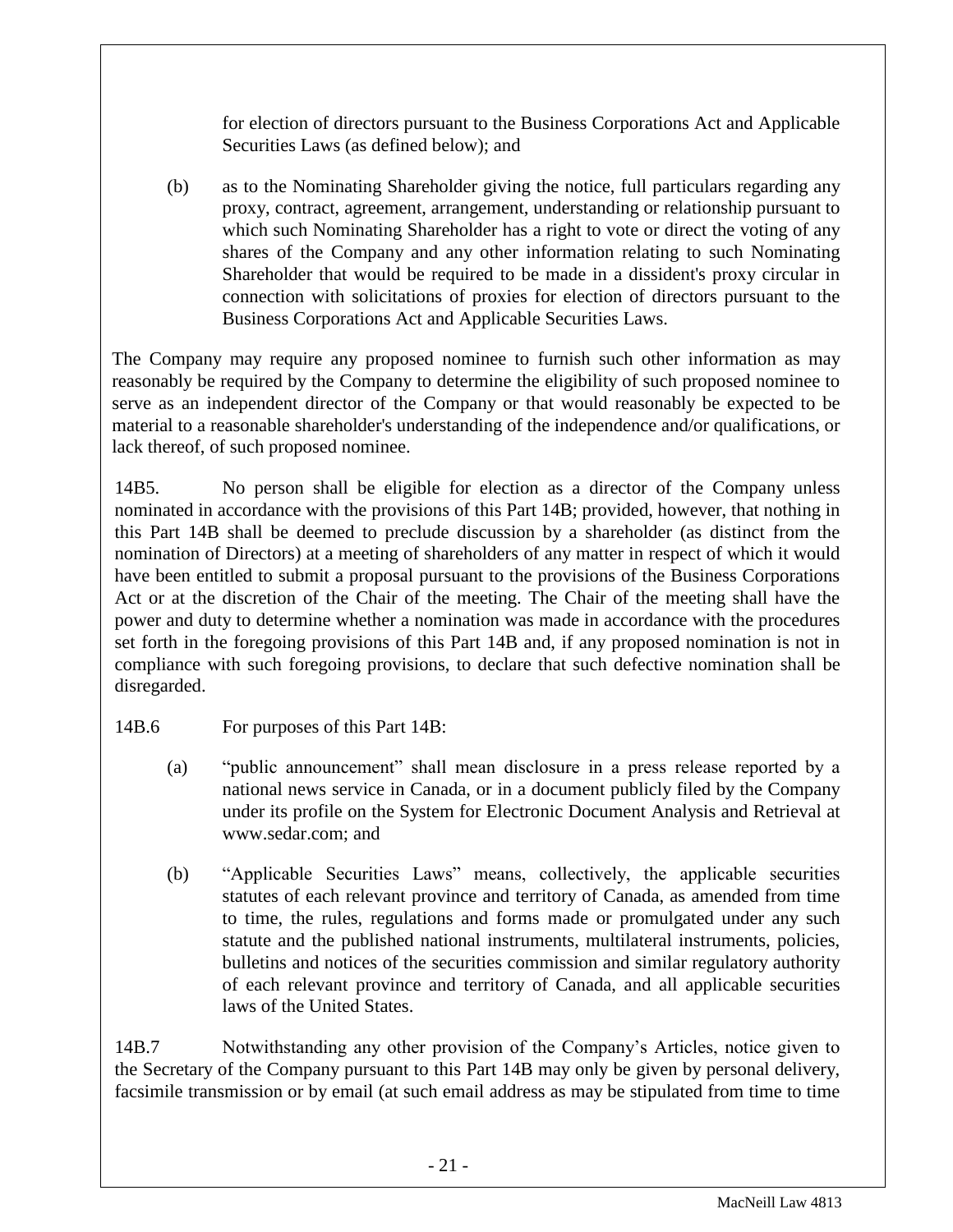by the Secretary of the Company for purposes of this notice), and shall be deemed to have been given and made only at the time it is served by personal delivery to the Secretary at the address of the principal executive offices of the Company, sent by facsimile transmission (provided that receipt of confirmation of such transmission has been received) or received by email (at the address as aforesaid); provided that if such delivery or electronic communication is made on a day which is a not a business day or later than 5:00 p.m. (Vancouver time) on a day which is a business day, then such delivery or electronic communication shall be deemed to have been made on the next following day that is a business day.

14B.8 Notwithstanding the foregoing, the Board may, in its sole discretion, waive any requirement in this Part 14B.

## **PART 15 ALTERNATE DIRECTORS**

<span id="page-22-0"></span>15.1 Any Director (an "appointor") may by notice in writing received by the Company appoint any person (an "appointee") who is qualified to act as a director to be his alternate to act in his place at meetings of the Directors or committees of the Directors at which the appointor is not present unless (in the case of an appointee who is not a Director) the Directors have reasonably disapproved the appointment of such person as an alternate Director and have given notice to that effect to his appointor within a reasonable time after the notice of appointment is received by the Company.

15.2 Every alternate Director so appointed is entitled to notice of meetings of the Directors and of committees of the Directors of which his appointor is a member and to attend and vote as a Director at any such meetings at which his appointor is not present.

15.3 A person may be appointed as an alternate Director by more than one Director, and an alternate Director:

- (a) shall be counted in determining the quorum for a meeting of Directors once for each of his appointors and, in the case of an appointee who is also a Director, once more in that capacity;
- (b) has a separate vote at a meeting of Directors for each of his appointors and, in the case of an appointee who is also a Director, an additional vote in that capacity;
- (c) shall be counted in determining the quorum for a meeting of a committee of Directors once for each of his appointors who is a member of that committee and, in the case of an appointee who is also a member of that committee as a Director, once more in that capacity; and
- (d) has a separate vote at a meeting of a committee of Directors for each of his appointors who is a member of that committee and, in the case of an appointee who is also a member of that committee as a Director, an additional vote in that capacity.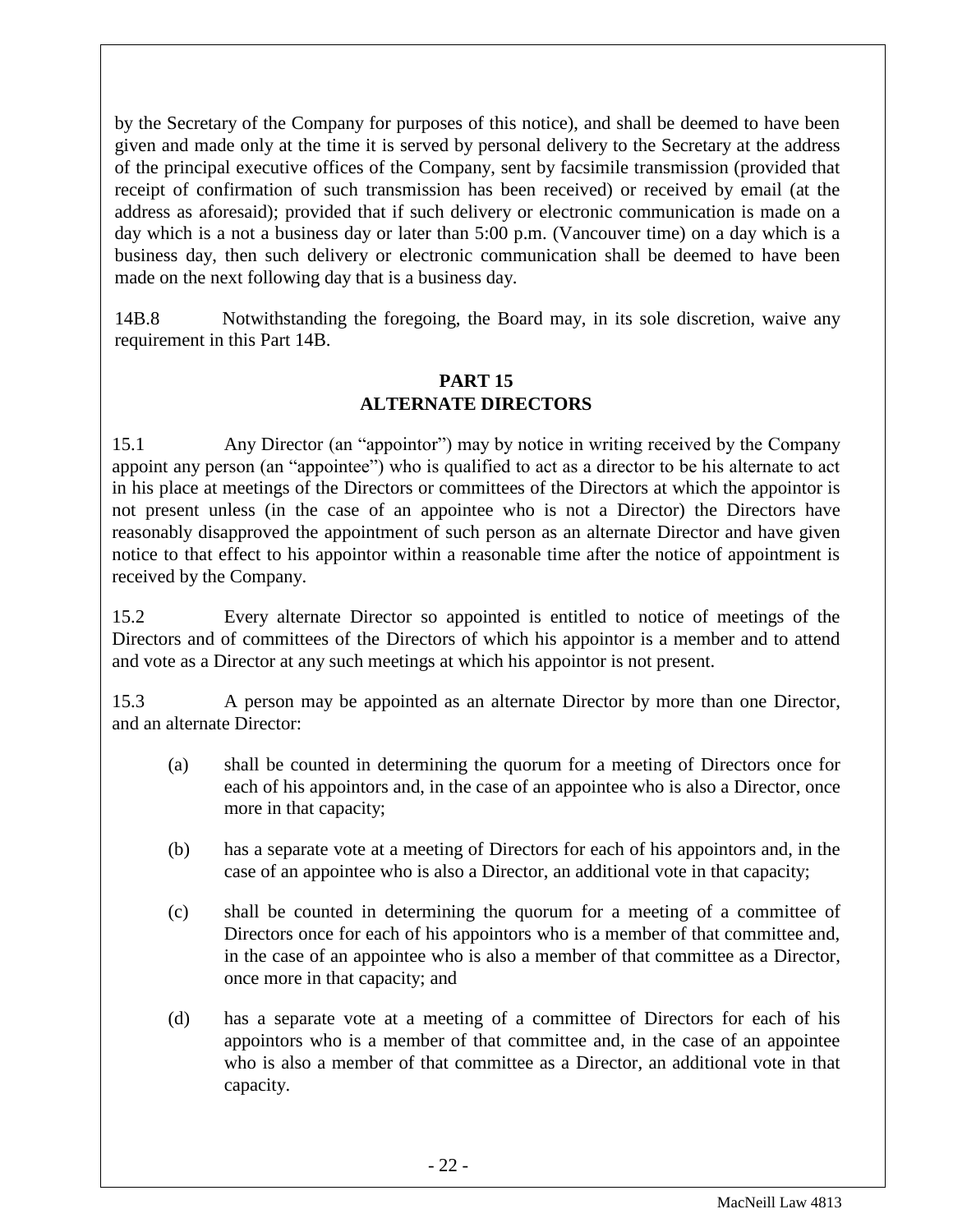15.4 Every alternate Director, if authorized by the notice appointing him, may sign in place of his appointor any resolutions to be consented to in writing.

15.5 Every alternate Director is deemed not to be the agent of his appointor.

15.6 An appointor may at any time, by notice in writing received by the Company, revoke the appointment of an alternate Director appointed by him.

- 15.7 The appointment of an alternate Director ceases when:
	- (a) his appointor ceases to be a Director and is not promptly re-elected or reappointed;
	- (b) the alternate Director dies;
	- (c) the alternate Director resigns as an alternate Director by notice in writing provided to the Company or a lawyer for the Company;
	- (d) the alternate Director ceases to be qualified to act as a director; or
	- (e) his appointor revokes the appointment of the alternate Director.

15.8 The Company may reimburse an alternate Director for the reasonable expenses that would be properly reimbursed if he were a Director, and the alternate Director is entitled to receive from the Company such proportion, if any, of the remuneration otherwise payable to the appointor as the appointor may from time to time direct, but payment of such remuneration in every case to the appointor by the Company is a good and sufficient discharge of the Company's obligations in that regard and the Company need not enquire into or be concerned with the state of account between appointor and appointee.

### **PART 16 POWERS AND DUTIES OF DIRECTORS**

<span id="page-23-0"></span>16.1 The Directors must, subject to the Business Corporations Act and these Articles, manage, or supervise the management of, the affairs and business of the Company and shall have authority to exercise all such powers of the Company as are not, by the Business Corporations Act or by these Articles, required to be exercised by the shareholders of the Company.

16.2 The Directors may from time to time by power of attorney or other instrument under the seal of the Company (if such seal is so required by law) appoint any person to be the attorney of the Company for such purposes, and with such powers, authorities and discretions (not exceeding those vested in or exercisable by the Directors under these Articles and excepting the powers of the Directors relating to the constitution of the Board and of any of its committees and the appointment or removal of officers and the power to declare dividends) and for such period, with such remuneration and subject to such conditions as the Directors may think fit. Any such power of attorney may contain such provisions for the protection or convenience of persons dealing with such attorney as the Directors think fit. Any such attorney may be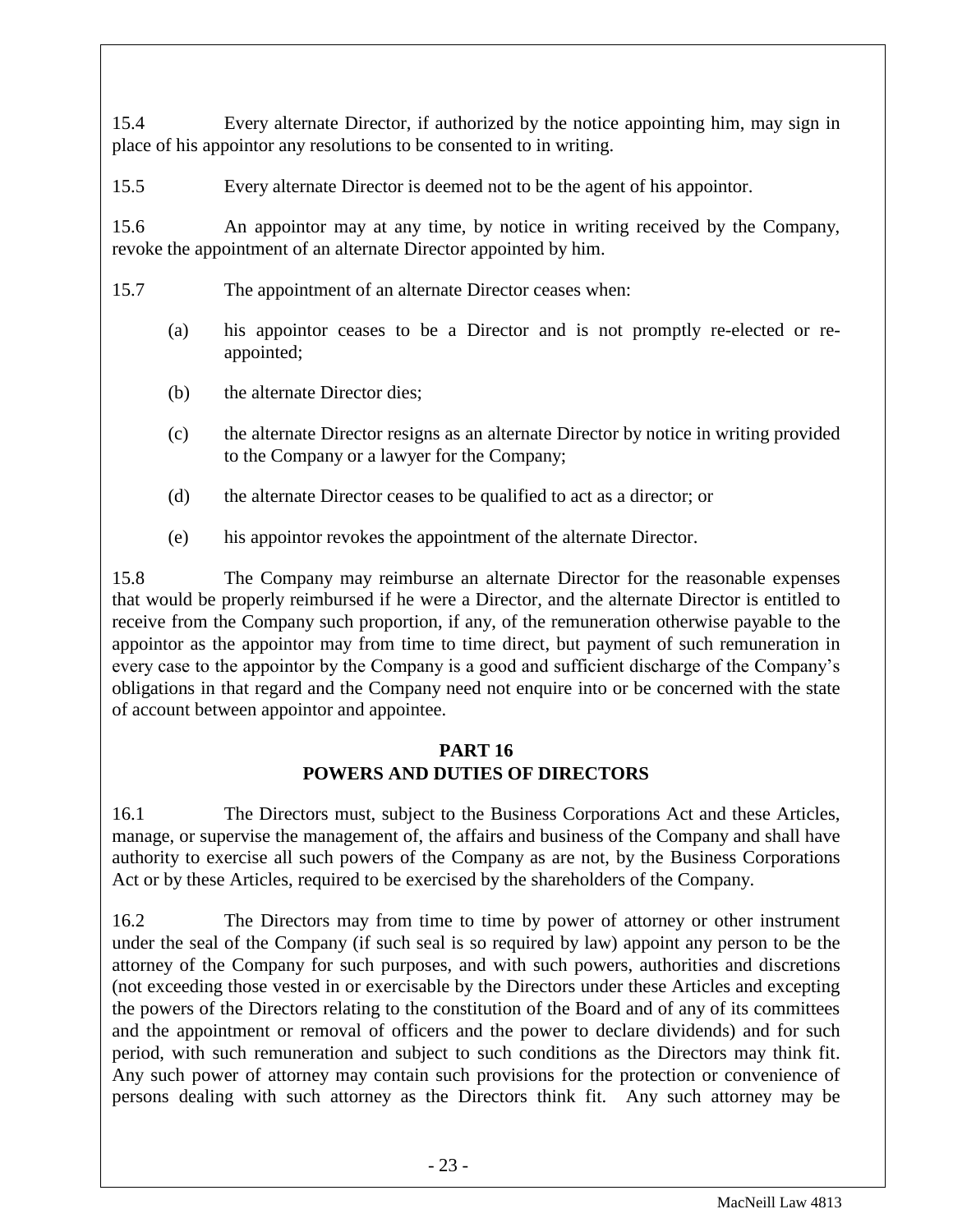authorized by the Directors to sub-delegate all or any of the powers, authorities and discretions for the time being vested in him or her.

16.3 The Directors may by resolution set the remuneration of the Company's auditor, without the need to obtain an ordinary resolution of the shareholders enabling them to do so.

## **PART 17**

# **DISCLOSURE OF INTEREST OF DIRECTORS AND SENIOR OFFICERS**

<span id="page-24-0"></span>17.1 A Director or senior officer who has, directly or indirectly, a material interest in an existing or proposed material contract or transaction of the Company or who holds any office or possesses any property whereby, directly or indirectly, a duty or interest might be created to conflict with his duty or interest as a Director or senior officer, shall declare the nature and extent of his interest in such contract or transaction or of the conflict or potential conflict with his duty and interest as a Director or senior officer, as the case may be, in accordance with the provisions of the Business Corporations Act. A Director shall not vote in respect of any such proposed material contract or transaction and if he shall do so his vote shall not be counted, but he shall be counted in the quorum present at the meeting at which such vote is taken. Notwithstanding the foregoing, if all of the Directors have a material interest in a proposed material contract or transaction, any or all of those Directors may vote on a resolution to approve the contract or transaction.

17.2 Subject to the provisions of the Business Corporations Act, a Director or senior officer need not disclose an interest in the following types of contracts and transactions, and a Director need not refrain from voting in respect of the following types of contracts and transactions:

- (a) a contract or transaction where both the Company and the other party to the contract or transaction are wholly owned subsidiaries of the same corporation;
- (b) a contract or transaction where the Company is a wholly owned subsidiary of the other party to the contract or transaction;
- (c) a contract or transaction where the other party to the contract or transaction is a wholly owned subsidiary of the Company;
- (d) a contract or transaction where the Director or senior officer is the sole shareholder of the Company or of a corporation of which the Company is a wholly owned subsidiary;
- (e) an arrangement by way of security granted by the Company for money loaned to, or obligations undertaken by, the Director or senior officer, or a person in whom the director or senior officer has a material interest, for the benefit of the Company or an affiliate of the Company;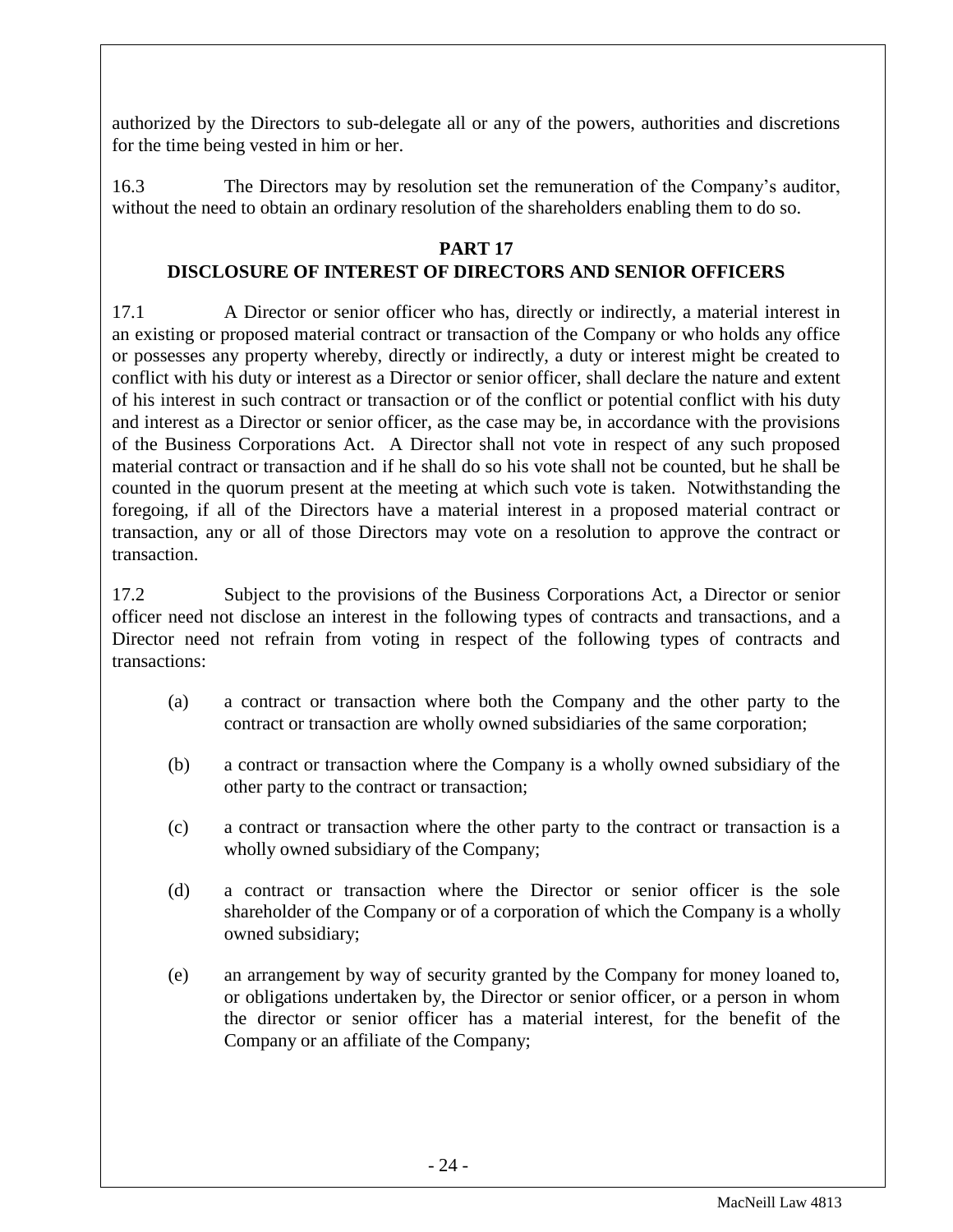- (f) a loan to the Company, which a Director or senior officer or a specified corporation or a specified firm in which he has a material interest has guaranteed or joined in guaranteeing the repayment of the loan or any part of the loan;
- (g) any contract or transaction made or to be made with, or for the benefit of a corporation that is affiliated with the Company and the Director or senior officer is also a director or senior officer of that corporation or an affiliate of that corporation;
- (h) any contract by a Director to subscribe for or underwrite shares or debentures to be issued by the Company or a subsidiary of the Company;
- (i) determining the remuneration of the Director or senior officer in that person's capacity as Director, officer, employee or agent of the Company or an affiliate of the Company;
- (j) purchasing and maintaining insurance to cover a Director or senior officer against liability incurred by them as a Director or senior officer; or
- (k) the indemnification of any Director or senior officer by the Company.

The foregoing exceptions may from time to time be suspended or amended to any extent approved by the Company in general meeting and permitted by the Business Corporations Act, either generally or in respect of any particular contract or transaction or for any particular period.

17.3 A Director may hold any office or appointment with the Company (except as auditor of the Company) in conjunction with his office of Director for such period and on such terms (as to remuneration or otherwise) as the Directors may determine and no Director or intended Director shall be disqualified by his office from contracting with the Company either with regard to his tenure of any such other office or appointment or as vendor, purchaser or otherwise and no contract or transaction entered into by or on behalf of the Company in which a Director is in any way interested shall be liable to be voided by reason thereof.

17.4 Subject to the Business Corporations Act, a Director or officer, or any person in which a Director or officer has an interest, may act in a professional capacity for the Company (except as auditor of the Company) and the Director or officer or such person shall be entitled to remuneration for professional services as if he were not a Director or officer.

17.5 A Director or officer may be or become a director or officer or employee of, or otherwise interested in, any person in which the Company may be interested as a shareholder or otherwise, and, subject to the Business Corporations Act, such Director or officer shall not be accountable to the Company for any remuneration or other benefits received by him as director, officer or employee of, or from his interest in, such other corporation or firm.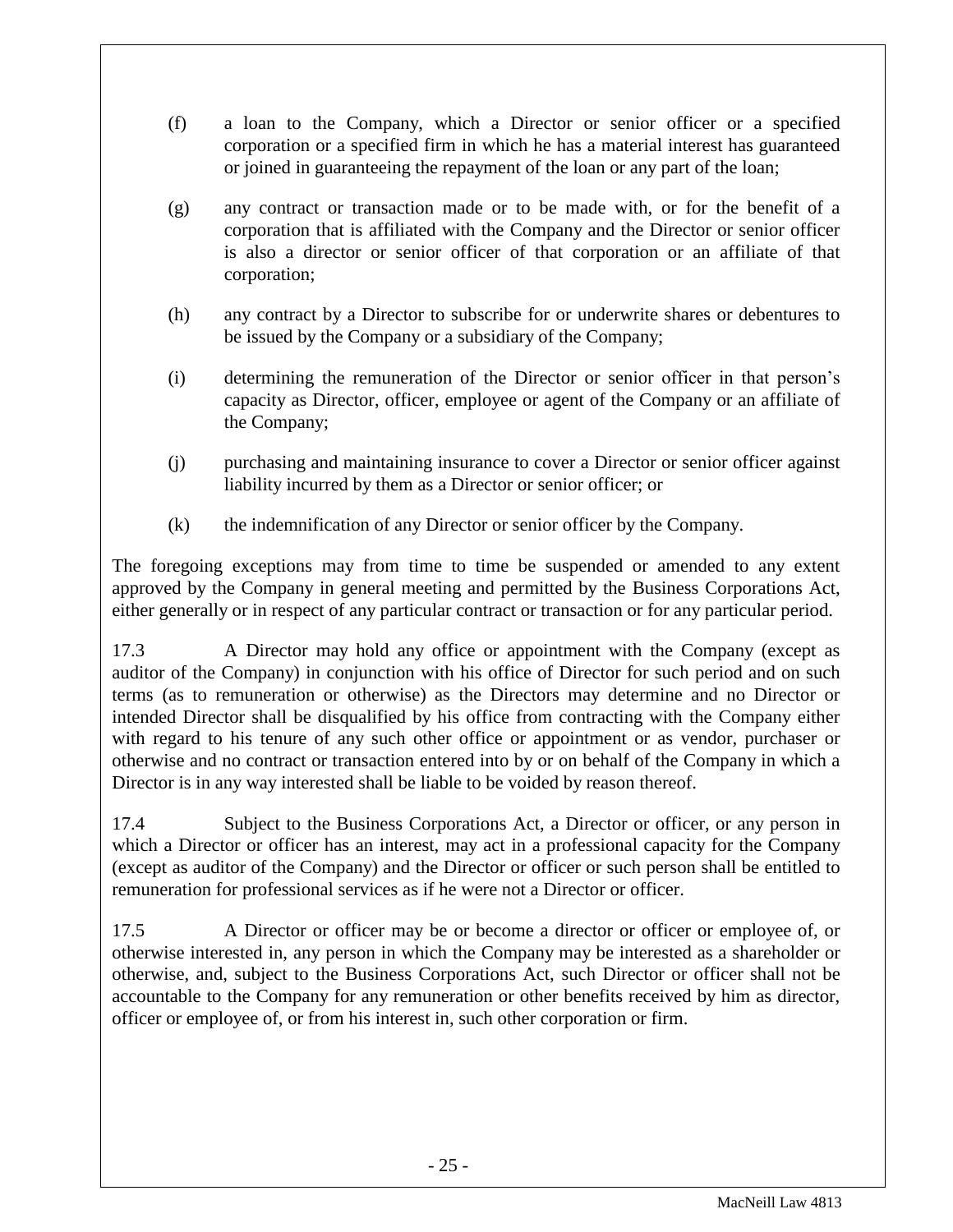## **PART 18 PROCEEDINGS OF DIRECTORS**

<span id="page-26-0"></span>18.1 The Chair of the Board or, in his absence or if there is no Chair of the Board, the President, if any and if the President is a Director, shall preside as chair at every meeting of the Directors.

18.2 If at any meeting of Directors neither the Chair of the Board nor the President, if a Director, is present within 15 minutes after the time appointed for holding the meeting or if neither the Chair of the Board nor the President, if a Director, is willing to act as chair or if the Chair of the Board and the President, if a Director, have advised the Secretary, if any, or any other Director, that they shall not be present at the meeting, then the Directors present shall choose one of their number to chair the meeting.

18.3 The Directors may meet together for the dispatch of business, adjourn and otherwise regulate their meetings as they think fit, and meetings of the Directors held at regular intervals may be held at the place, at the time and on the notice, if any, as the Directors may from time to time determine. Questions arising at any meeting shall be decided by a majority of votes. In case of an equality of votes the chair shall not have a second or casting vote.

18.4 A Director may participate in a meeting of the Directors or of any committee of the Directors in person or by telephone if all Directors participating in the meeting, whether in person or by telephone or other communications medium, are able to communicate with each other. A Director may participate in a meeting of the Directors or of any committee of the Directors by a communications medium other than telephone if all Directors participating in the meeting, whether in person or by telephone or other communications medium, are able to communicate with each other and if all Directors who wish to participate in the meeting agree to such participation. A Director who participates in a meeting in a manner contemplated by this Article 18.4 is deemed for all purposes of the Business Corporations Act and these Articles to be present at the meeting and to have agreed to participate in that manner.

18.5 A Director may at any time, and the Secretary or an Assistant Secretary, if any, upon request of a Director shall, call a meeting of the Board.

18.6 Other than for meetings held at regular intervals as determined by the Directors pursuant to Article 18.3, reasonable notice of each meeting of the Directors, specifying the place, day and time of that meeting must be given to each of the Directors and the alternate Directors by any method set out in Article 24.1 or orally or by telephone.

18.7 It is not necessary to give notice of a meeting of the Directors to a Director or an alternate Director if:

(a) the meeting is to be held immediately following a meeting of shareholders at which that Director was elected or appointed, or is the meeting of the Directors at which that Director is appointed; or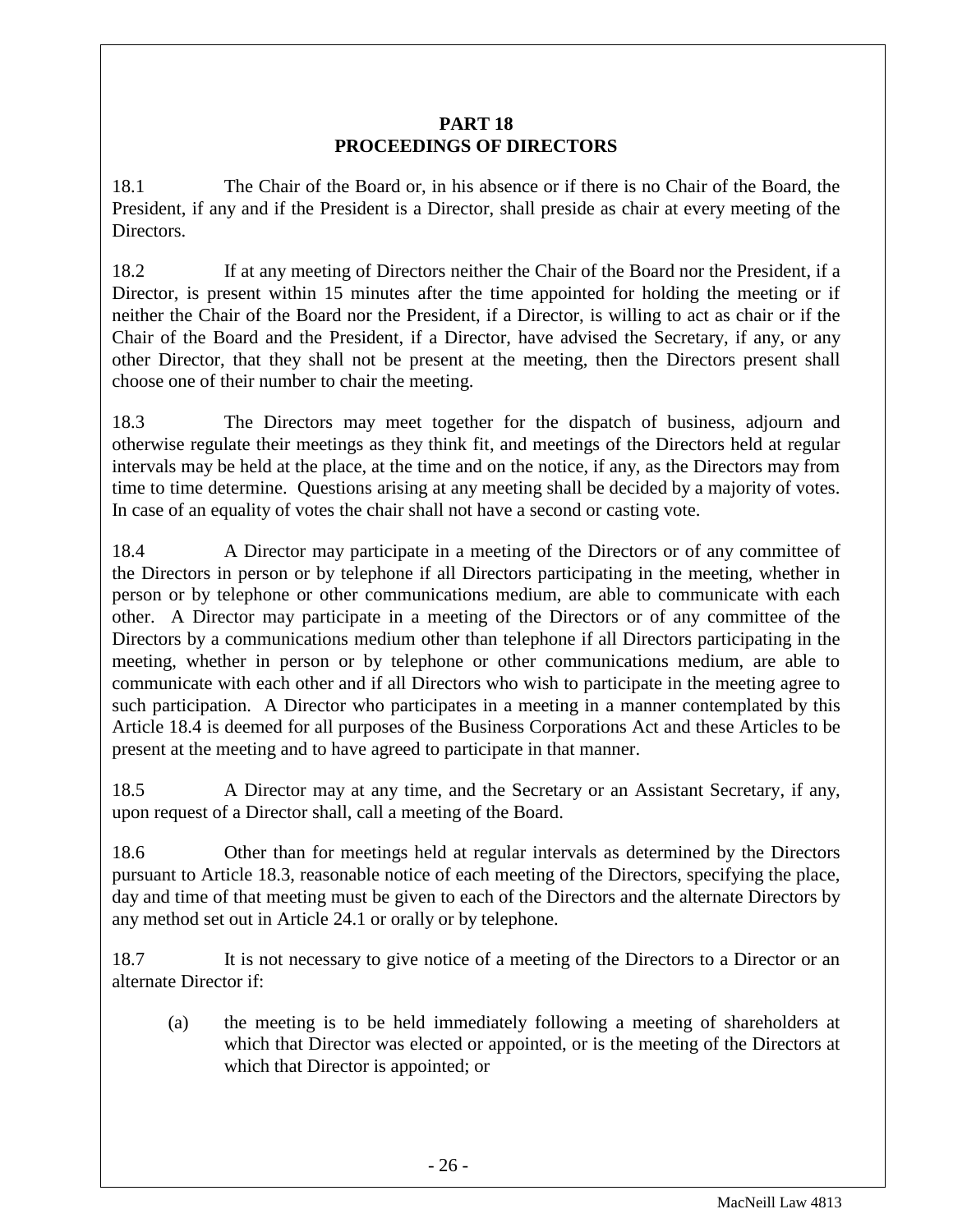(b) the Director or alternate Director, as the case may be, has waived notice of the meeting.

18.8 The accidental omission to give notice of any meeting of Directors to, or the nonreceipt of any notice by, any Director or alternate Director, does not invalidate any proceeding at that meeting.

18.9 Any Director or alternate Director may send to the Company a document signed by him waiving notice of any past, present or future meeting or meetings of the Directors and may at any time withdraw the waiver with respect to meetings held after that withdrawal. After sending a waiver with respect to all future meetings and until that waiver is withdrawn, no notice of meetings of Directors shall be sent to that Director and, unless the Director otherwise requires by notice in writing to the Company, to his alternate Director, and all meetings of the Directors so held are deemed not to be improperly called or constituted by reason of notice not having been given to such Director or alternate Director.

18.10 The quorum necessary for the transaction of the business of the Directors may be fixed by the Directors and, if not so fixed, is deemed to be set at two Directors or, if the number of Directors is set at one, is deemed to be set at one Director, and that Director may constitute a meeting.

18.11 Subject to the provisions of the Business Corporations Act, an act of a Director or officer is not invalid merely because of an irregularity in the election or appointment or a defect in the qualification of that Director or officer.

18.12 A resolution of the Directors or any committee of the Directors consented to in writing by all of the Directors entitled to vote on it, whether by signed document, fax, email or any other method of transmitting legibly recorded messages in any medium, is as valid and effective as if it had been passed at a meeting of the Directors or of the committee of the Directors duly called and held. Such resolution may be in two or more counterparts which together are deemed to constitute one resolution in writing. A resolution passed in that manner is effective on the date stated in the resolution or on the latest date stated on any counterpart. A resolution of the Directors or of any committee of the Directors passed in accordance with this Article 18.12 is deemed to be a proceeding at a meeting of Directors or of the committee of the Directors and to be as valid and effective as if it had been passed at a meeting of the Directors or of the committee of the Directors that satisfies all the requirements of the Business Corporations Act and all the requirements of these Articles relating to meetings of the Directors or of a committee of the Directors.

## **PART 19 EXECUTIVE AND OTHER COMMITTEES**

<span id="page-27-0"></span>19.1 The Directors may by resolution appoint an Executive Committee consisting of such member or members of the Board as they think fit, which Committee shall have, and may exercise during the intervals between the meetings of the Board, all the powers vested in the Board except the power to fill vacancies in the Board, the power to remove a Director, the power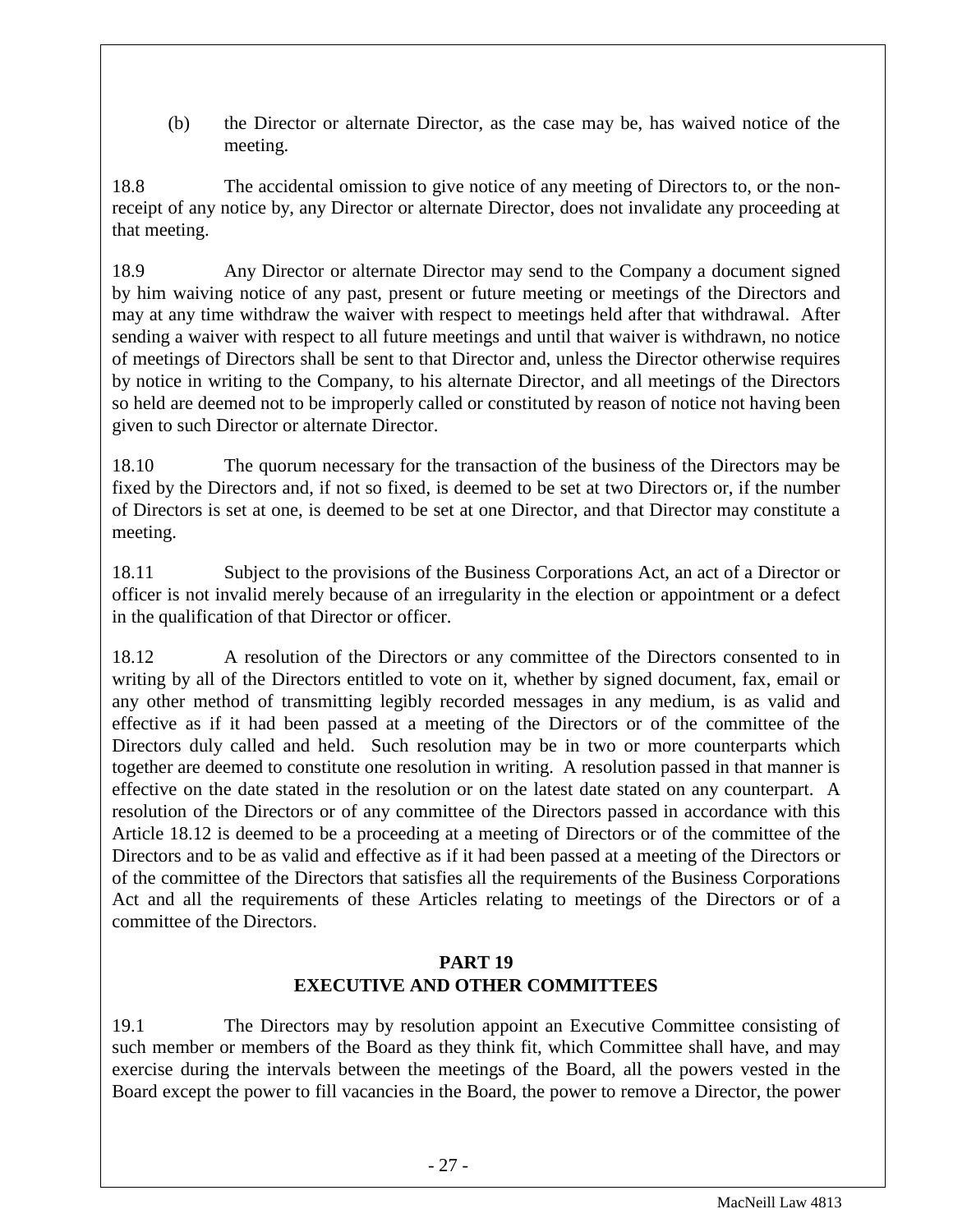to change the membership of or fill vacancies in said Committee or any other committee of the Board and such other powers, if any, as may be specified in the resolution or any subsequent Directors' resolution. The said Committee shall keep regular minutes of its transactions and shall cause them to be recorded in books kept for that purpose, and shall report the same to the Board at such times as the Board may from time to time require. The Board shall have the power at any time to revoke or override the authority given to or acts done by the Executive Committee except as to acts done before such revocation or overriding and to terminate the appointment or change the membership of such Committee and to fill vacancies in it.

19.2 The Directors may by resolution appoint one or more other committees consisting of such member or members of the Board as they think fit and may delegate to any such committee between meetings of the Board such powers of the Board (except the power to fill vacancies in the Board, the power to remove a Director, the power to change the membership of or fill vacancies in any committee of the Board and the power to appoint or remove officers appointed by the Board) subject to such conditions as may be prescribed in such resolution or any subsequent Directors' resolution, and all committees so appointed shall keep regular minutes of their transactions and shall cause them to be recorded in books kept for that purpose, and shall report the same to the Board at such times as the Board may from time to time require. The Directors shall also have power at any time to revoke or override any authority given to or acts to be done by any such committee except as to acts done before such revocation or overriding and to terminate the appointment or change the membership of a committee and to fill vacancies in it.

19.3 Any committee appointed under this Part, in the exercise of the powers delegated to it, must conform to any rules that may from time to time be imposed on it by the Directors. Committees appointed under this Part may make rules for the conduct of their business and may appoint such assistants as they may deem necessary. A majority of the members of a committee shall constitute a quorum thereof.

19.4 Committees appointed under this Part may meet and adjourn as they think proper. The committee may elect a member of the committee to chair its meetings but, if no such member to chair the meeting is elected, or if at a meeting the member elected to chair the meeting is not present within 15 minutes after the time set for holding the meeting, the Directors present who are members of the committee may choose one of their number to chair the meeting. Questions arising at any meeting of a committee shall be determined by a majority of votes of the members of the committee present, and in case of an equality of votes the chair shall not have a second or casting vote. The provisions of Article 18.12 shall apply *mutatis mutandis* to resolutions consented to in writing by the members of a committee appointed under this Part.

## **PART 20 OFFICERS**

<span id="page-28-0"></span>20.1 The Directors may, from time to time, appoint such officers, if any, as the Directors shall determine and the Directors may at any time terminate or vary any such appointment. No officer shall be appointed unless he is qualified in accordance with the provisions of the Business Corporations Act.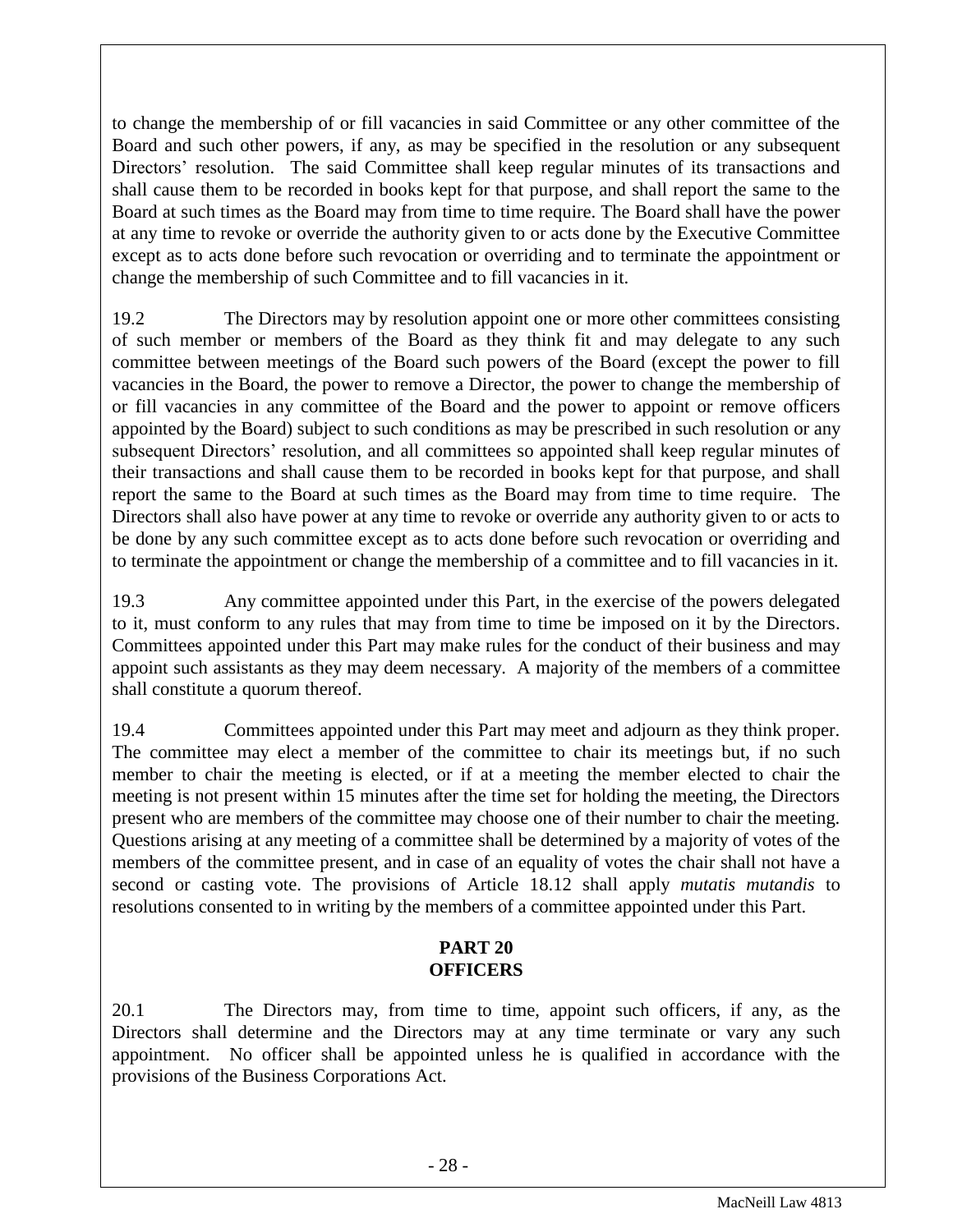20.2 One person may hold more than one position as an officer of the Company. Any person appointed as the Chair of the Board or as the Managing Director must be a Director; save as aforesaid, no other officer need be a Director.

20.3 The remuneration of the officers of the Company as such and the terms and conditions of their tenure of office or employment shall from time to time be determined by the Directors. Such remuneration may be by way of salary, fees, wages, commission or participation in profits or any other means or all of these modes and an officer may in addition to such remuneration be entitled to receive after he ceases to hold such office or leaves the employment of the Company a gratuity, pension or retirement allowance.

20.4 The Directors may decide what functions and duties each officer shall perform and may entrust to and confer upon him any of the powers exercisable by the Directors upon such terms and conditions and with such restrictions as the Directors think fit and may from time to time revoke, withdraw, alter or vary all or any of such functions, duties and powers.

## **PART 21**

# <span id="page-29-0"></span>**INDEMNITY AND PROTECTION OF DIRECTORS, OFFICERS AND EMPLOYEES**

21.1 Subject to the provisions of the Business Corporations Act, the Directors shall cause the Company to indemnify a Director, officer or alternate Director or a former Director, officer or alternate Director of the Company or a person who, at the request of the Company, is or was a director, alternate director or officer of another corporation, at a time when the corporation is or was an affiliate of the Company or a person who, at the request of the Company, is or was, or holds or held a position equivalent to that of, a director, alternate director or officer of a partnership, trust, joint venture or other unincorporated entity (in each case, an "eligible party"), and the heirs and personal representatives of any such eligible party, against all judgments, penalties or fines awarded or imposed in, or an amount paid in settlement of, a legal proceeding or investigative action (whether current, threatened, pending or completed) in which such eligible party or any of the heirs and personal representatives of such eligible party, by reason of such eligible party being or having been a Director, alternate Director or officer or holding or having held a position equivalent to that of a Director, alternate Director or officer, is or may be joined as a party or is or may be liable for or in respect of a judgment, penalty or fine in, or expenses related to the proceeding. Provided the Company first receives a written undertaking from the eligible party to repay amounts advanced if so required under the Business Corporations Act, the Directors shall cause the Company to pay, as they are incurred in advance of the final disposition of the proceeding, the costs, charges and expenses, including legal and other fees actually and reasonably incurred by the eligible party in respect of the proceeding. After the final disposition of the proceeding, the Directors shall cause the Company to pay the expenses actually and reasonably incurred by the eligible party in respect of the proceeding, to the extent the eligible party has not already been reimbursed for such expenses, subject to the provisions of the Business Corporations Act. Each Director, alternate Director and officer of the Company on being elected or appointed shall be deemed to have contracted with the Company on the terms of the foregoing indemnity.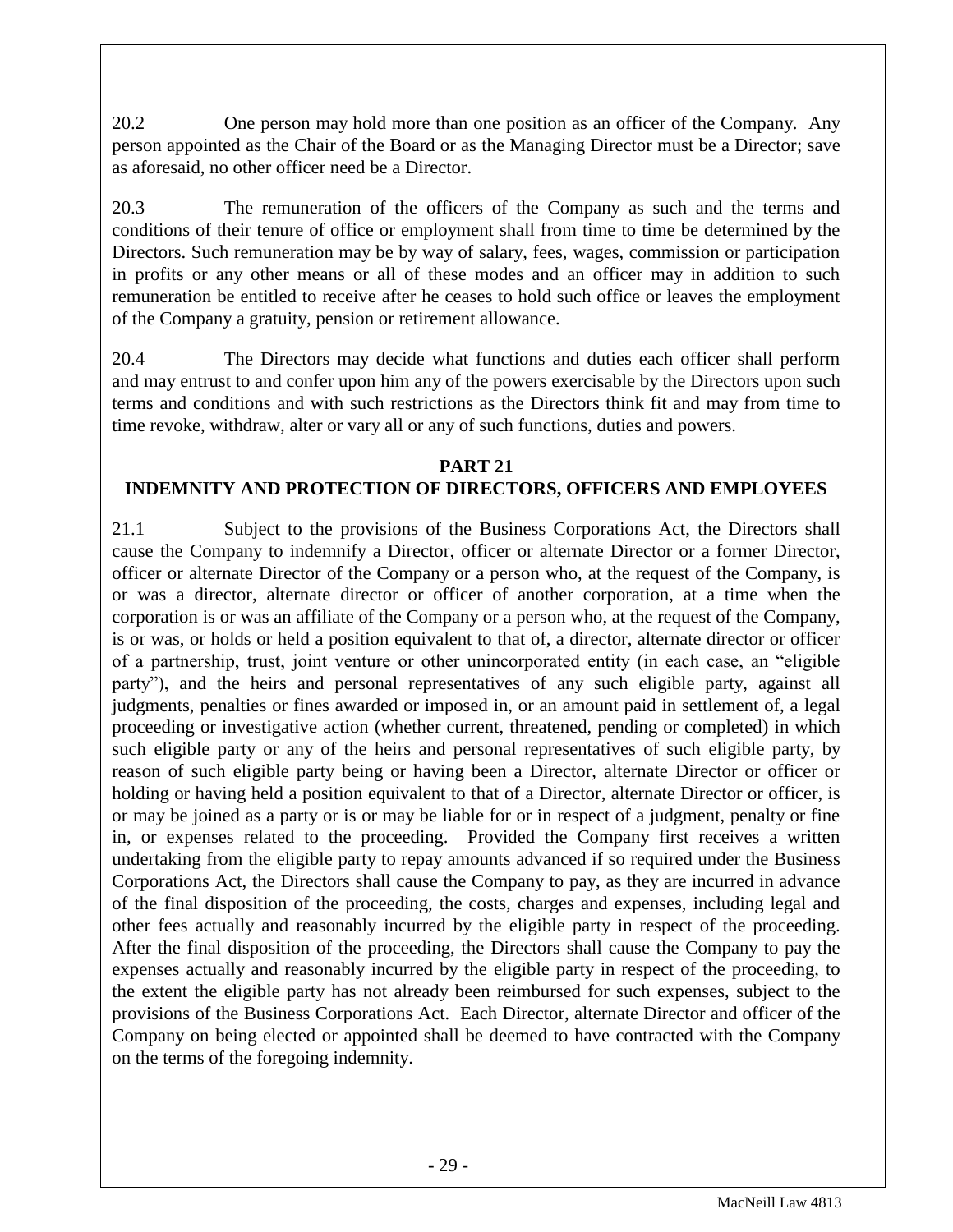21.2 Subject to the provisions of the Business Corporations Act, the Company may indemnify any person.

21.3 The failure of a Director, alternate Director or officer of the Company to comply with the provisions of the Business Corporations Act or these Articles shall not invalidate any indemnity to which he is entitled under this Part.

21.4 The Directors may cause the Company to purchase and maintain insurance for the benefit of any person (or his heirs or legal personal representatives) who is or was a Director, officer, alternate Director, employee or agent of the Company or a person who, at the request of the Company, is or was a director, alternate director, officer, employee or agent of another corporation, at a time when the corporation is or was an affiliate of the Company or a person who, at the request of the Company, is or was or holds or held a position equivalent to that of a director, alternate director, officer, employee or agent of a partnership, trust, joint venture or other unincorporated entity and the person's heirs or personal representatives against any liability incurred by the person as such Director, alternate Director, director, alternate director, officer, employee, agent or person who holds or held such equivalent position.

## **PART 22 DIVIDENDS AND RESERVE**

<span id="page-30-0"></span>22.1 The provisions of this Part 22 are subject to the rights, if any, of shareholders holding shares with special rights as to dividends.

22.2 Subject to the Business Corporations Act, the Directors may from time to time and at any time declare and authorize payment of such dividends on such class or series of shares of the Company as they may deem advisable, to the exclusion of any other class or series of shares.

22.3 The Directors need not give notice to any shareholder of any declaration under Article 22.2.

22.4 The Directors may set a date as the record date for the purpose of determining shareholders entitled to receive payment of a dividend. The record date must not precede the date on which the dividend is to be paid by more than two months. If no record date is set, the record date is 5:00 p.m. local time at the place of the registered office of the Company on the date on which the Directors pass the resolution declaring the dividend.

22.5 A resolution declaring a dividend may direct payment of the dividend wholly or partly by the distribution of specific assets or of fully paid shares or of bonds, debentures or other securities of the Company, or in any one or more of those ways.

22.6 If any difficulty arises in regard to a distribution under Article 22.5, the Directors may settle the difficulty as they deem appropriate, and, in particular, may:

(a) set the value for distribution of specific assets;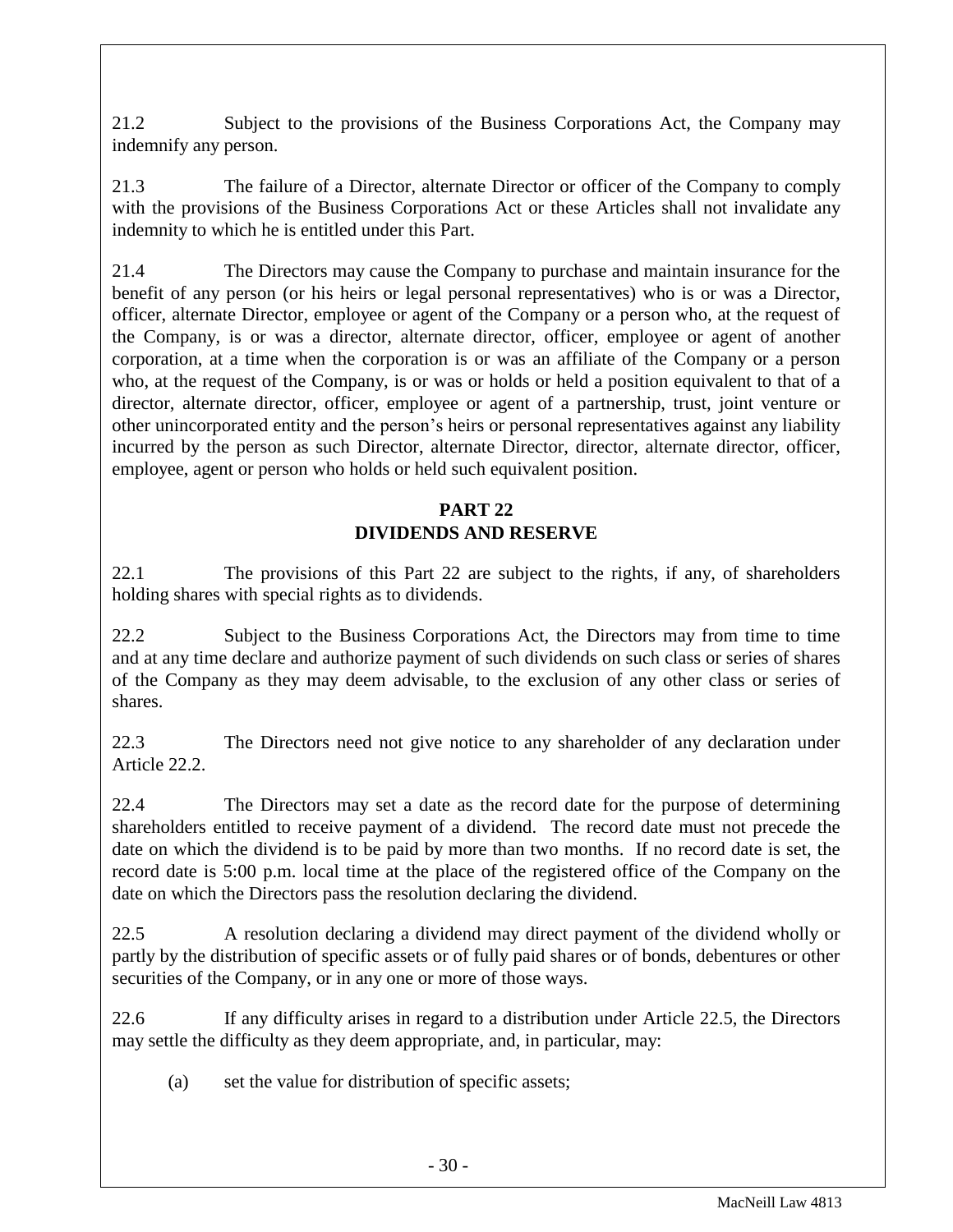- (b) determine that cash payments in substitution for all or any part of the specific assets to which any shareholders are entitled may be made to any shareholders on the basis of the value so fixed in order to adjust the rights of all parties; and
- (c) vest any such specific assets in trustees for the persons entitled to the dividend.

22.7 Any dividend may be made payable on such date as is fixed by the Directors.

22.8 All dividends on shares of any class or series of shares must be declared and paid according to the number of such shares held.

22.9 If several persons are joint shareholders of any share, any one of them may give an effective receipt for any dividend, bonus or other money payable in respect of the share.

22.10 No dividend bears interest against the Company.

22.11 If a dividend to which a shareholder is entitled includes a fraction of the smallest monetary unit of the currency of the dividend, that fraction may be disregarded in making payment of the dividend and that payment represents full payment of the dividend.

22.12 Any dividend or other distribution payable in cash in respect of shares may be paid by cheque, made payable to the order of the person to whom it is sent, and mailed to the address of the shareholder, or in the case of joint shareholders, to the address of the joint shareholder who is first named on the central securities register, or to the person and to the address the shareholder or joint shareholders may direct in writing. The mailing of such cheque shall, to the extent of the sum represented by the cheque (plus the amount of the tax or other amount required by law to be deducted), discharge all liability for the dividend unless such cheque is not paid on presentation or the amount of such tax or other amount so deducted is not paid to the appropriate taxing or other authority.

22.13 Notwithstanding anything contained in these Articles, the Directors may from time to time capitalize any surplus of the Company and may from time to time issue, as fully paid, shares or any bonds, debentures or other securities of the Company as a dividend representing the surplus or any part of the surplus.

## **PART 23 DOCUMENTS, RECORDS AND REPORTS**

<span id="page-31-0"></span>23.1 The Directors must cause adequate accounting records to be kept to record properly the financial affairs and condition of the Company and to comply with the Business Corporations Act.

23.2 Unless the Directors determine otherwise, or unless otherwise determined by ordinary resolution, no shareholder of the Company is entitled to inspect or obtain a copy of any accounting records of the Company.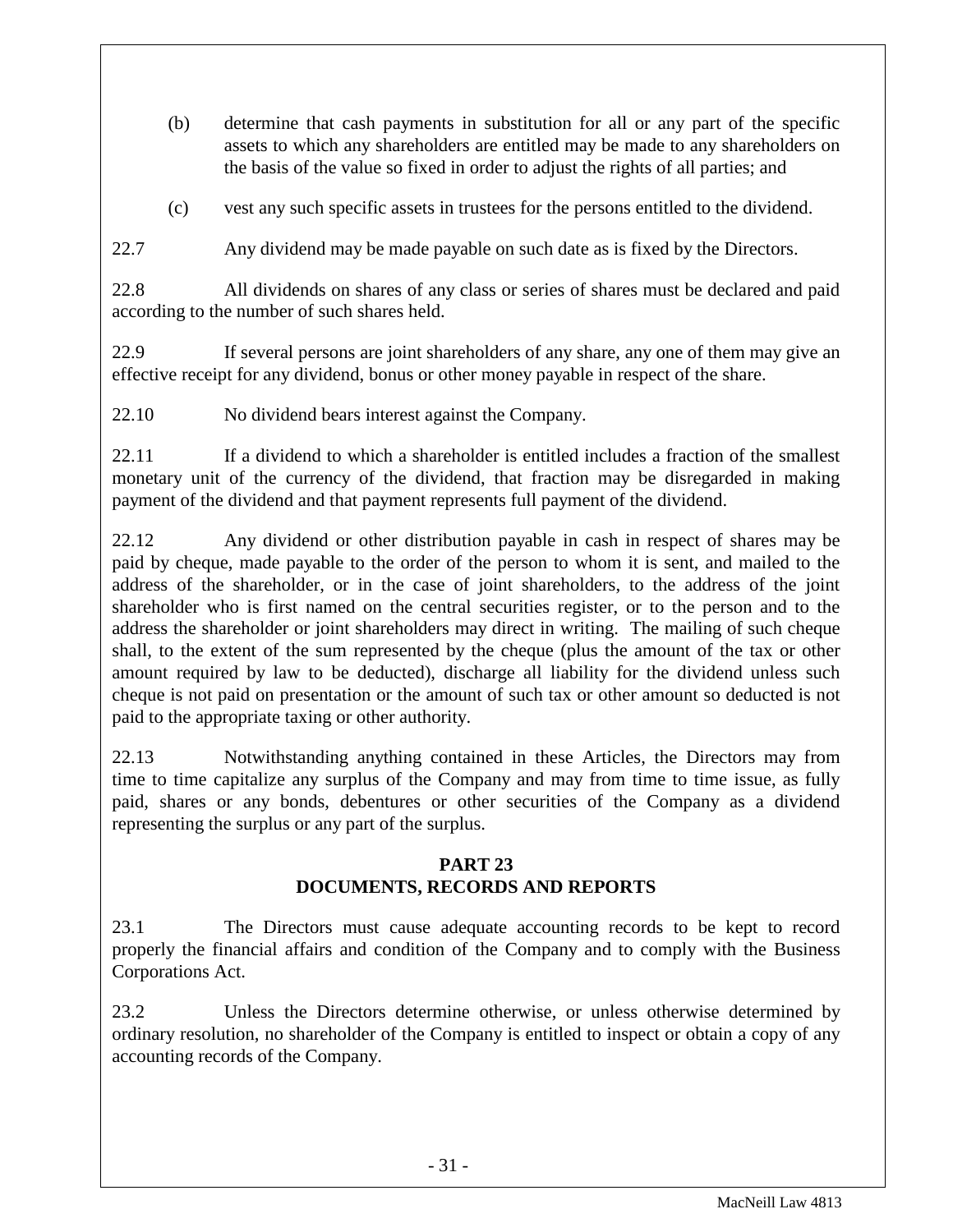## **PART 24 NOTICES**

<span id="page-32-0"></span>24.1 Unless the Business Corporations Act or these Articles provides otherwise, a notice, statement, report or other record required or permitted by the Business Corporations Act or these Articles to be sent by or to a person may be sent by any one of the following methods:

- (a) mail addressed to the person at the applicable address for that person as follows:
	- (i) for a record mailed to a shareholder, the shareholder's registered address;
	- (ii) for a record mailed to a Director or officer, the prescribed address for mailing shown for the Director or officer in the records kept by the Company or the mailing address provided by the recipient for the sending of that record or records of that class; and
	- (iii) in any other case, the mailing address of the intended recipient;
- (b) delivery at the applicable address for that person as follows, addressed to the person:
	- (i) for a record delivered to a shareholder, the shareholder's registered address;
	- (ii) for a record delivered to a Director or officer, the prescribed address for delivery shown for the Director or officer in the records kept by the Company or the delivery address provided by the recipient for the sending of that record or records of that class; and
	- (iii) in any other case, the delivery address of the intended recipient;
- (c) sending the record by fax to the fax number provided by the intended recipient for the sending of that record or records of that class;
- (d) sending the record by email to the email address provided by the intended recipient for the sending of that record or records of that class; or
- (e) physical delivery to the intended recipient.

24.2 A record that is mailed to a person by ordinary mail to the applicable address for that person referred to in Article 24.1 is deemed to be received by the person to whom it was mailed on the day, Saturdays, Sundays and holidays excepted, following the date of mailing.

24.3 A certificate signed by the Secretary, if any, or other officer of the Company or of any other corporation acting in that behalf for the Company stating that a notice, statement, report or other record was addressed as required by Article 24.1, prepaid and mailed or otherwise sent as permitted by Article 24.1 is conclusive evidence of that fact.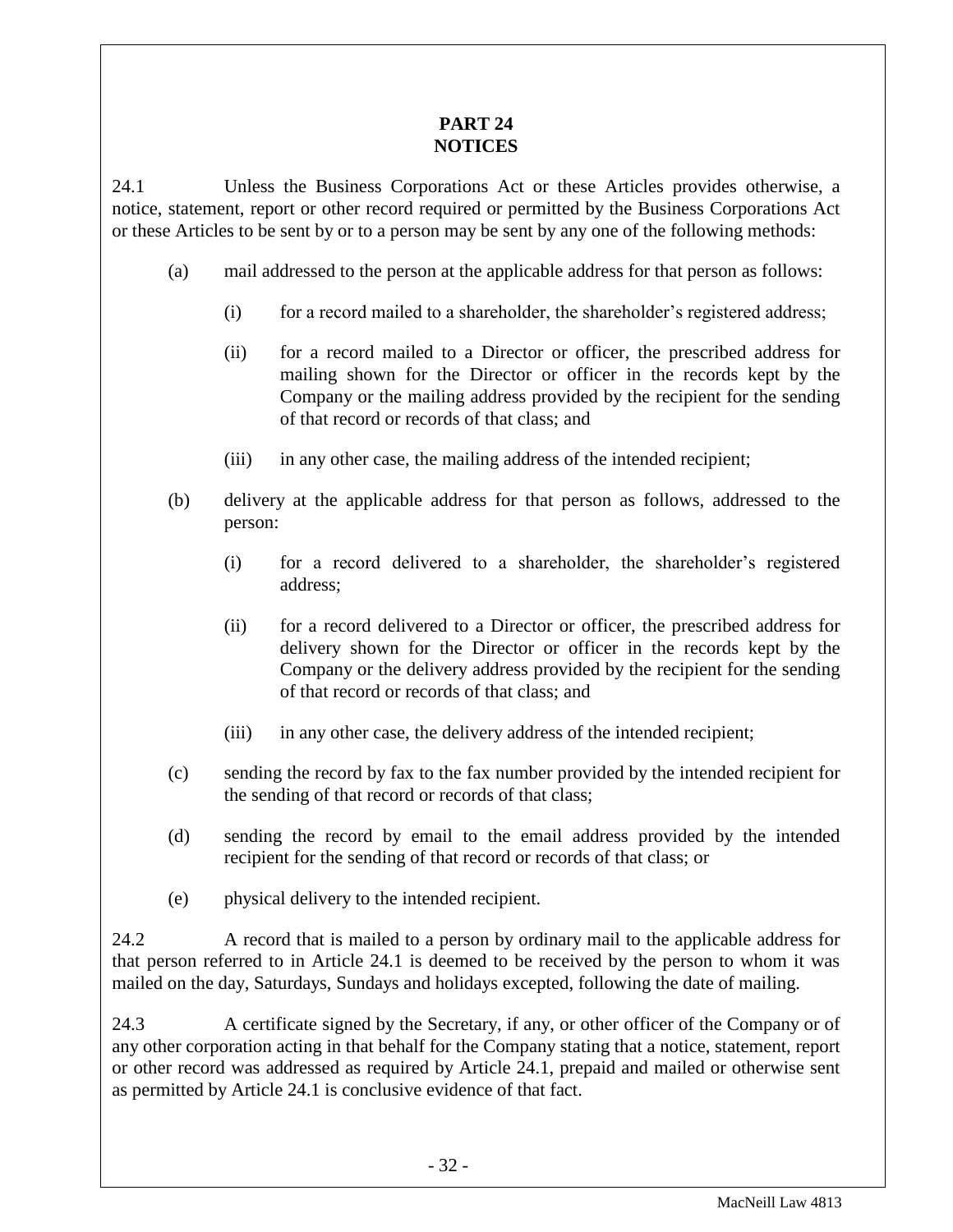24.4 A notice, statement, report or other record may be provided by the Company to the joint shareholders of a share by providing the notice to the joint shareholder first named in the central securities register in respect of the share.

24.5 A notice, statement, report or other record may be provided by the Company to the persons entitled to a share in consequence of the death, bankruptcy or incapacity of a shareholder by:

- (a) mailing the record, addressed to them:
	- (i) by name, by the title of the legal personal representative of the deceased or incapacitated shareholder, by the title of trustee of the bankrupt shareholder or by any similar description; and
	- (ii) at the address, if any, supplied to the Company for that purpose by the persons claiming to be so entitled; or
- (b) if an address referred to in paragraph (a)(ii) has not been supplied to the Company, by giving the notice in a manner in which it might have been given if the death, bankruptcy or incapacity had not occurred.

#### **PART 25 SEAL**

<span id="page-33-0"></span>25.1 Except as provided in Articles 25.2 and 25.3, the Company's seal, if any, must not be impressed, affixed or otherwise reproduced on any record except when that impression is attested by the signatures of:

- (a) any two Directors;
- (b) any officer, together with any Director;
- (c) if the Company only has one Director, that Director; or
- (d) any one or more Directors or officers or persons as may be determined by the Directors.

25.2 For the purpose of certifying under seal a certificate of incumbency of the Directors or officers of the Company or a true copy of any resolution or other document, despite Article 25.1, the impression of the seal may be attested by the signature of any Director or officer.

25.3 The Directors may authorize the seal to be impressed or otherwise reproduced by third parties on share certificates or bonds, debentures or other securities of the Company as they may determine appropriate from time to time. To enable the seal to be impressed or otherwise reproduced on any share certificates or bonds, debentures or other securities of the Company, whether in definitive or interim form, on which facsimiles of any of the signatures of the